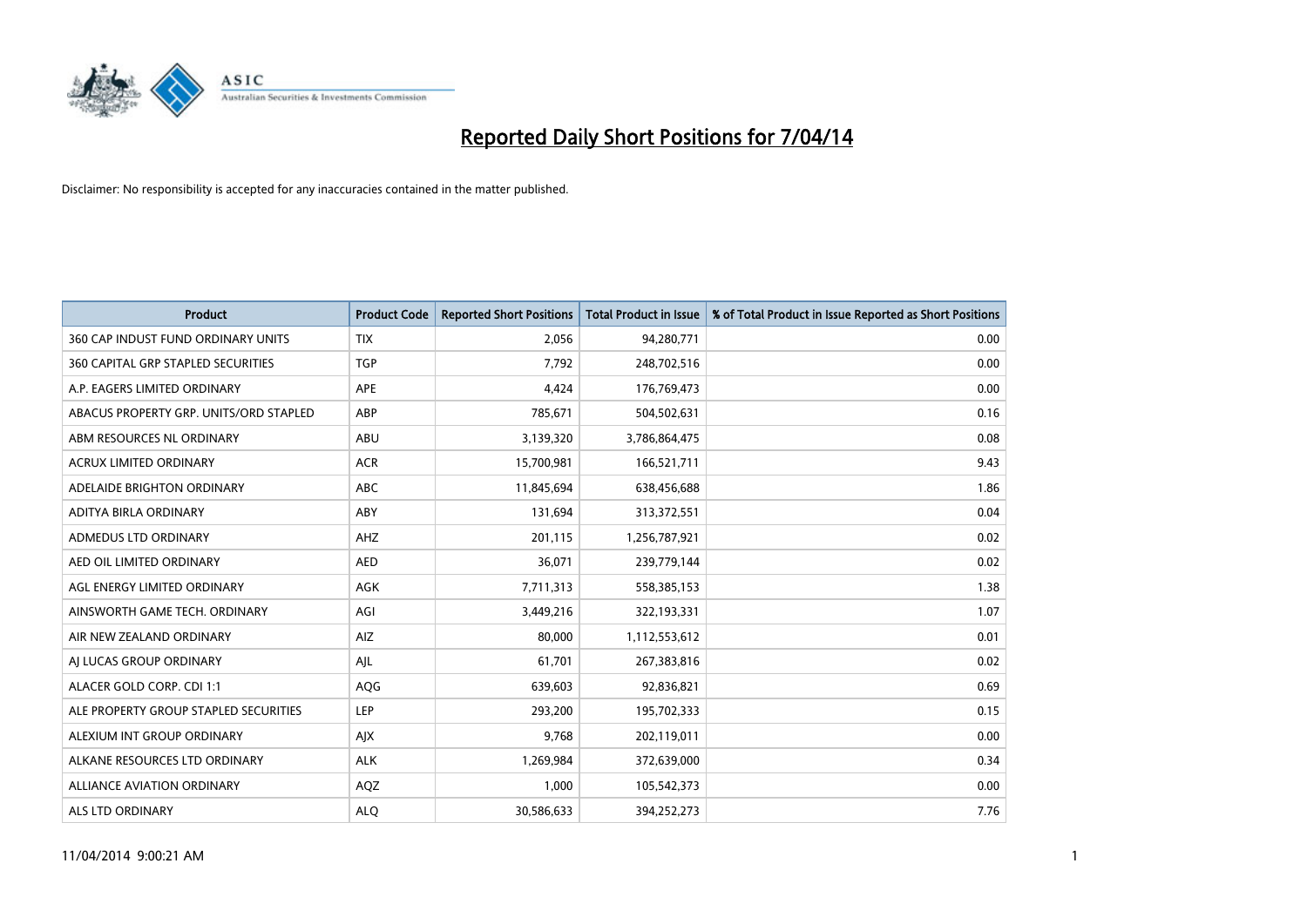

| <b>Product</b>                          | <b>Product Code</b> | <b>Reported Short Positions</b> | <b>Total Product in Issue</b> | % of Total Product in Issue Reported as Short Positions |
|-----------------------------------------|---------------------|---------------------------------|-------------------------------|---------------------------------------------------------|
| ALTIUM LIMITED ORDINARY                 | <b>ALU</b>          | 52,684                          | 113,073,512                   | 0.05                                                    |
| ALTONA MINING LTD ORDINARY              | <b>AOH</b>          | 231,074                         | 532,234,704                   | 0.04                                                    |
| ALUMINA LIMITED ORDINARY                | <b>AWC</b>          | 79,452,512                      | 2,806,225,615                 | 2.83                                                    |
| AMALGAMATED HOLDINGS ORDINARY           | <b>AHD</b>          | 3,856                           | 157,854,701                   | 0.00                                                    |
| AMCOM TELECOMM, ORDINARY                | <b>AMM</b>          | 1,084,264                       | 244,557,101                   | 0.44                                                    |
| AMCOR LIMITED ORDINARY                  | <b>AMC</b>          | 3,615,925                       | 1,206,684,923                 | 0.30                                                    |
| AMP LIMITED ORDINARY                    | AMP                 | 41,703,722                      | 2,957,737,964                 | 1.41                                                    |
| ANSELL LIMITED ORDINARY                 | <b>ANN</b>          | 4,587,863                       | 152,937,881                   | 3.00                                                    |
| ANTARES ENERGY LTD ORDINARY             | AZZ                 | 675,837                         | 255,000,000                   | 0.27                                                    |
| ANZ BANKING GRP LTD ORDINARY            | ANZ                 | 7,936,034                       | 2,744,118,670                 | 0.29                                                    |
| APA GROUP STAPLED SECURITIES            | APA                 | 23,935,561                      | 835,750,807                   | 2.86                                                    |
| APN NEWS & MEDIA ORDINARY               | <b>APN</b>          | 445,664                         | 1,029,041,356                 | 0.04                                                    |
| AQUARIUS PLATINUM. ORDINARY             | <b>AOP</b>          | 3,037,588                       | 487,782,536                   | 0.62                                                    |
| AQUILA RESOURCES ORDINARY               | <b>AQA</b>          | 11,546,364                      | 411,804,442                   | 2.80                                                    |
| ARAFURA RESOURCE LTD ORDINARY           | <b>ARU</b>          | 38,002                          | 441,270,644                   | 0.01                                                    |
| ARB CORPORATION ORDINARY                | ARP                 | 1,495,199                       | 72,493,302                    | 2.06                                                    |
| ARDENT LEISURE GROUP STAPLED SECURITIES | AAD                 | 3,253,800                       | 405,055,708                   | 0.80                                                    |
| ARENA REIT. ORDINARY UNITS              | <b>ARF</b>          | 33,164                          | 211,495,653                   | 0.02                                                    |
| ARISTOCRAT LEISURE ORDINARY             | <b>ALL</b>          | 8,545,267                       | 551,418,047                   | 1.55                                                    |
| ARRIUM LTD ORDINARY                     | ARI                 | 28,071,552                      | 1,361,469,008                 | 2.06                                                    |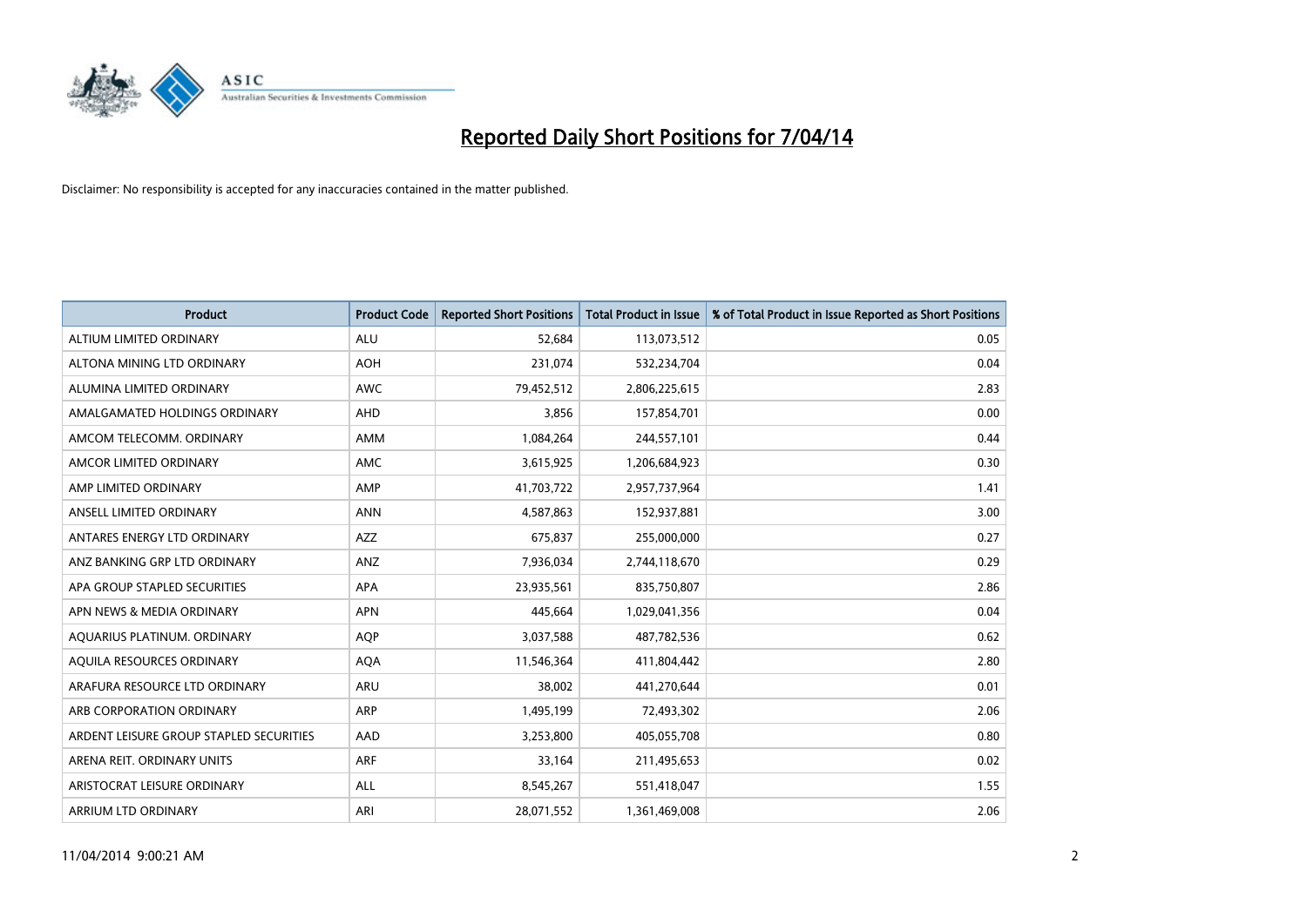

| <b>Product</b>                            | <b>Product Code</b> | <b>Reported Short Positions</b> | <b>Total Product in Issue</b> | % of Total Product in Issue Reported as Short Positions |
|-------------------------------------------|---------------------|---------------------------------|-------------------------------|---------------------------------------------------------|
| <b>ASCIANO LIMITED ORDINARY</b>           | <b>AIO</b>          | 8,060,886                       | 975,385,664                   | 0.83                                                    |
| ASG GROUP LIMITED ORDINARY                | ASZ                 | 553,838                         | 206,720,839                   | 0.27                                                    |
| ASPEN GROUP ORD/UNITS STAPLED             | <b>APZ</b>          | 72,834                          | 119,946,366                   | 0.06                                                    |
| ASTRO JAP PROP GROUP STAPLED US PROHIBIT. | AJA                 | 25,821                          | 67,211,752                    | 0.04                                                    |
| ASX LIMITED ORDINARY                      | ASX                 | 4,289,649                       | 193,595,162                   | 2.22                                                    |
| ATLAS IRON LIMITED ORDINARY               | <b>AGO</b>          | 102,182,677                     | 915,496,158                   | 11.16                                                   |
| AUCKLAND INTERNATION DEFERRED SETTLEMENT  | <b>AIADA</b>        | 6,020                           | 1,190,308,041                 | 0.00                                                    |
| AURIZON HOLDINGS LTD ORDINARY             | AZJ                 | 32,178,879                      | 2,137,284,503                 | 1.51                                                    |
| <b>AURORA OIL &amp; GAS ORDINARY</b>      | <b>AUT</b>          | 4,776,204                       | 448,785,778                   | 1.06                                                    |
| AUSDRILL LIMITED ORDINARY                 | ASL                 | 28,760,412                      | 312,277,224                   | 9.21                                                    |
| AUSENCO LIMITED ORDINARY                  | AAX                 | 1,927,822                       | 168,449,799                   | 1.14                                                    |
| <b>AUSTAL LIMITED ORDINARY</b>            | ASB                 | 325,665                         | 346, 379, 377                 | 0.09                                                    |
| AUSTBROKERS HOLDINGS ORDINARY             | <b>AUB</b>          | 318                             | 59,642,171                    | 0.00                                                    |
| AUSTIN ENGINEERING ORDINARY               | ANG                 | 1,172,255                       | 84,274,004                    | 1.39                                                    |
| AUSTRALAND PROPERTY STAPLED SECURITY      | <b>ALZ</b>          | 2,880,229                       | 578,984,528                   | 0.50                                                    |
| AUSTRALIAN AGRICULT. ORDINARY             | AAC                 | 3,925,568                       | 532,294,404                   | 0.74                                                    |
| <b>AUSTRALIAN EDUCATION UNITS</b>         | <b>AEU</b>          | 156,322                         | 205,069,661                   | 0.08                                                    |
| AUSTRALIAN FOUNDAT, ORDINARY              | AFI                 | 638                             | 1,049,055,166                 | 0.00                                                    |
| AUSTRALIAN INFR LTD ORDINARY              | <b>AIX</b>          | 20,098                          | 620,733,944                   | 0.00                                                    |
| AUSTRALIAN PHARM. ORDINARY                | API                 | 11,315,251                      | 488,115,883                   | 2.32                                                    |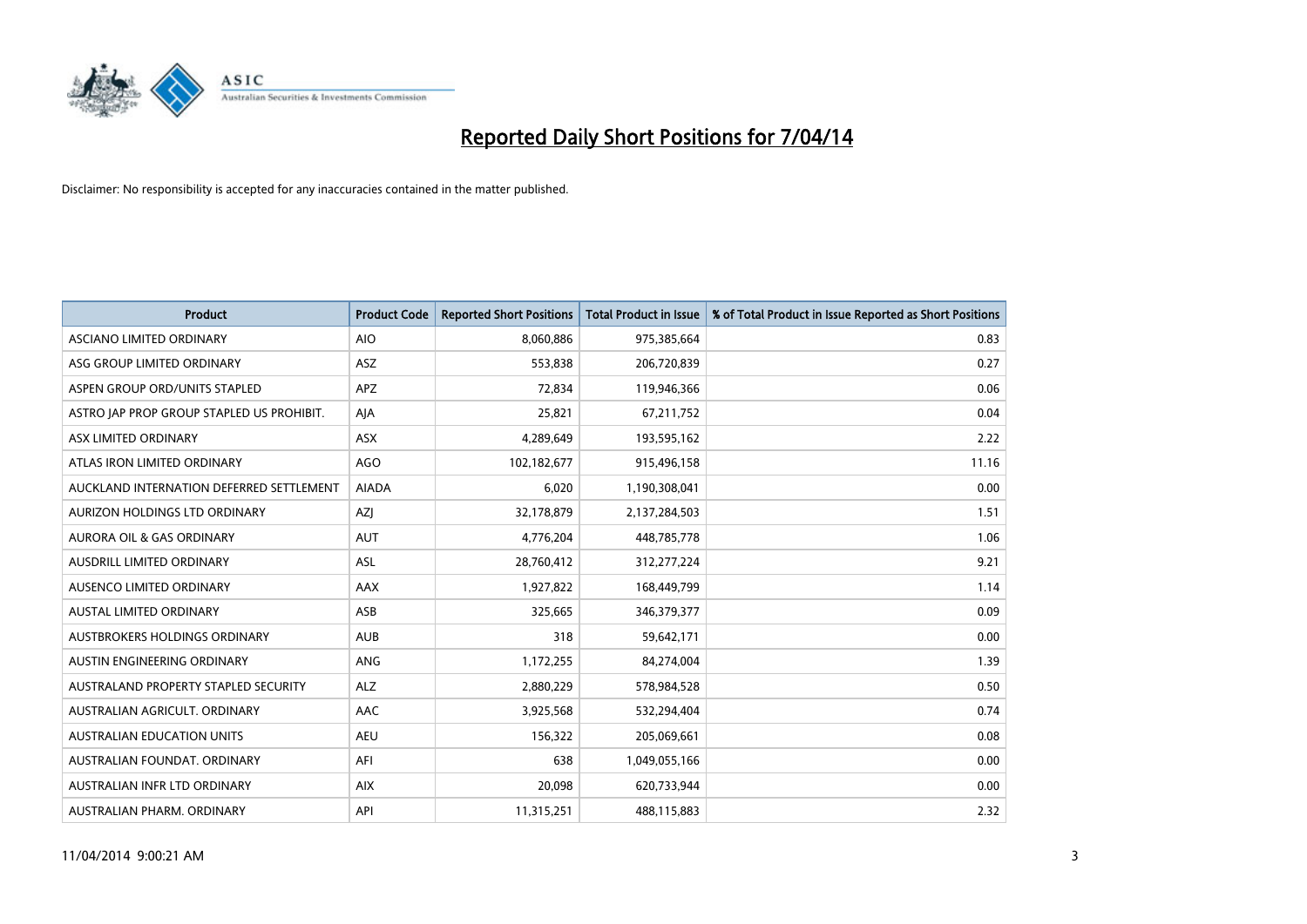

| <b>Product</b>                       | <b>Product Code</b> | <b>Reported Short Positions</b> | <b>Total Product in Issue</b> | % of Total Product in Issue Reported as Short Positions |
|--------------------------------------|---------------------|---------------------------------|-------------------------------|---------------------------------------------------------|
| <b>AUTOMOTIVE HOLDINGS ORDINARY</b>  | AHE                 | 907,147                         | 293,530,972                   | 0.31                                                    |
| AVEO GROUP STAPLED SECURITIES        | AOG                 | 11,467,962                      | 500,111,460                   | 2.29                                                    |
| AWE LIMITED ORDINARY                 | <b>AWE</b>          | 844,665                         | 522,696,385                   | 0.16                                                    |
| <b>AZONTO PET LTD ORDINARY</b>       | APY                 | $\mathbf{1}$                    | 1,158,625,100                 | 0.00                                                    |
| <b>BANDANNA ENERGY ORDINARY</b>      | <b>BND</b>          | 27,081,588                      | 528,481,199                   | 5.12                                                    |
| BANK OF QUEENSLAND. ORDINARY         | <b>BOO</b>          | 3,919,032                       | 322,566,581                   | 1.21                                                    |
| <b>BANNERMAN RESOURCES ORDINARY</b>  | <b>BMN</b>          | 151,847                         | 322,885,298                   | 0.05                                                    |
| <b>BASE RES LIMITED ORDINARY</b>     | <b>BSE</b>          | 6,431,779                       | 561,840,029                   | 1.14                                                    |
| BATHURST RES LTD. ORDINARY           | <b>BRL</b>          | 11,250,478                      | 821,457,725                   | 1.37                                                    |
| <b>BC IRON LIMITED ORDINARY</b>      | <b>BCI</b>          | 1,924,067                       | 124,028,630                   | 1.55                                                    |
| BEACH ENERGY LIMITED ORDINARY        | <b>BPT</b>          | 18,452,627                      | 1,289,179,060                 | 1.43                                                    |
| BEADELL RESOURCE LTD ORDINARY        | <b>BDR</b>          | 51,375,659                      | 790,777,280                   | 6.50                                                    |
| BEGA CHEESE LTD ORDINARY             | <b>BGA</b>          | 542,425                         | 152,245,802                   | 0.36                                                    |
| BENDIGO AND ADELAIDE ORDINARY        | <b>BEN</b>          | 12,122,477                      | 412,684,737                   | 2.94                                                    |
| BENITEC BIOPHARMA ORDINARY           | <b>BLT</b>          | 18,000                          | 100,177,526                   | 0.02                                                    |
| BENTHAM IMF LTD ORDINARY             | <b>IMF</b>          | 4,260,315                       | 164,380,143                   | 2.59                                                    |
| BERKELEY RESOURCES ORDINARY          | <b>BKY</b>          | 190,602                         | 180,361,323                   | 0.11                                                    |
| BETASHARES ASX RES ETF UNITS         | <b>ORE</b>          | 517,432                         | 3,022,150                     | 17.12                                                   |
| <b>BHP BILLITON LIMITED ORDINARY</b> | <b>BHP</b>          | 11,558,524                      | 3,211,691,105                 | 0.36                                                    |
| <b>BILLABONG ORDINARY</b>            | <b>BBG</b>          | 10,568,999                      | 990,370,034                   | 1.07                                                    |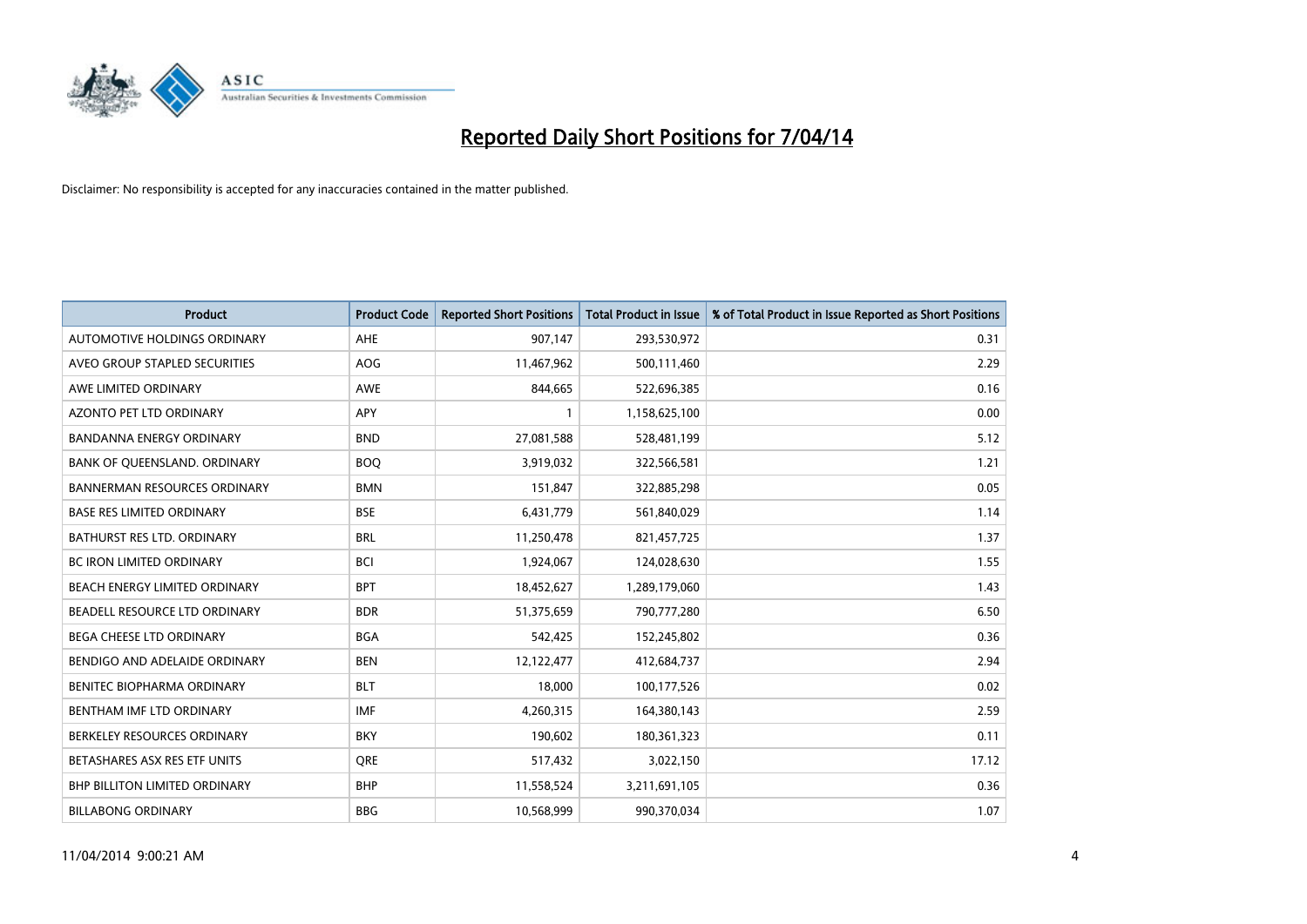

| <b>Product</b>                                | <b>Product Code</b> | <b>Reported Short Positions</b> | <b>Total Product in Issue</b> | % of Total Product in Issue Reported as Short Positions |
|-----------------------------------------------|---------------------|---------------------------------|-------------------------------|---------------------------------------------------------|
| <b>BIONOMICS LIMITED ORDINARY</b>             | <b>BNO</b>          | 338,582                         | 417,331,567                   | 0.08                                                    |
| BLACKMORES LIMITED ORDINARY                   | BKL                 | 5,629                           | 17,113,392                    | 0.03                                                    |
| <b>BLACKTHORN RESOURCES ORD US PROHIBITED</b> | <b>BTR</b>          | 217,769                         | 164,285,950                   | 0.13                                                    |
| <b>BLUESCOPE STEEL LTD ORDINARY</b>           | <b>BSL</b>          | 7,085,901                       | 558,733,728                   | 1.27                                                    |
| <b>BOART LONGYEAR ORDINARY</b>                | <b>BLY</b>          | 47,099,998                      | 461,163,412                   | 10.21                                                   |
| <b>BOOM LOGISTICS ORDINARY</b>                | <b>BOL</b>          | 150,000                         | 474,868,764                   | 0.03                                                    |
| BORAL LIMITED, ORDINARY                       | <b>BLD</b>          | 23,050,027                      | 782,736,249                   | 2.94                                                    |
| <b>BRADKEN LIMITED ORDINARY</b>               | <b>BKN</b>          | 18,173,792                      | 171,027,249                   | 10.63                                                   |
| <b>BRAMBLES LIMITED ORDINARY</b>              | <b>BXB</b>          | 1,498,031                       | 1,562,854,762                 | 0.10                                                    |
| <b>BREVILLE GROUP LTD ORDINARY</b>            | <b>BRG</b>          | 2,044,135                       | 130,095,322                   | 1.57                                                    |
| <b>BRICKWORKS LIMITED ORDINARY</b>            | <b>BKW</b>          | 21,948                          | 148,038,996                   | 0.01                                                    |
| <b>BROCKMAN MINING LTD ORDINARY</b>           | <b>BCK</b>          | 36                              | 8,381,982,131                 | 0.00                                                    |
| BT INVESTMENT MNGMNT ORDINARY                 | <b>BTT</b>          | 204,899                         | 282,727,073                   | 0.07                                                    |
| <b>BURU ENERGY ORDINARY</b>                   | <b>BRU</b>          | 13,942,307                      | 298,505,530                   | 4.67                                                    |
| <b>BWP TRUST ORDINARY UNITS</b>               | <b>BWP</b>          | 6,991,327                       | 634,395,195                   | 1.10                                                    |
| CABCHARGE AUSTRALIA ORDINARY                  | CAB                 | 8,651,955                       | 120,430,683                   | 7.18                                                    |
| CALTEX AUSTRALIA ORDINARY                     | <b>CTX</b>          | 1,877,709                       | 270,000,000                   | 0.70                                                    |
| CARDNO LIMITED ORDINARY                       | CDD                 | 6,756,915                       | 160,954,250                   | 4.20                                                    |
| <b>CARINDALE PROPERTY UNIT</b>                | <b>CDP</b>          | 505                             | 70,000,000                    | 0.00                                                    |
| CARNARVON PETROLEUM ORDINARY                  | <b>CVN</b>          | 734                             | 986,565,952                   | 0.00                                                    |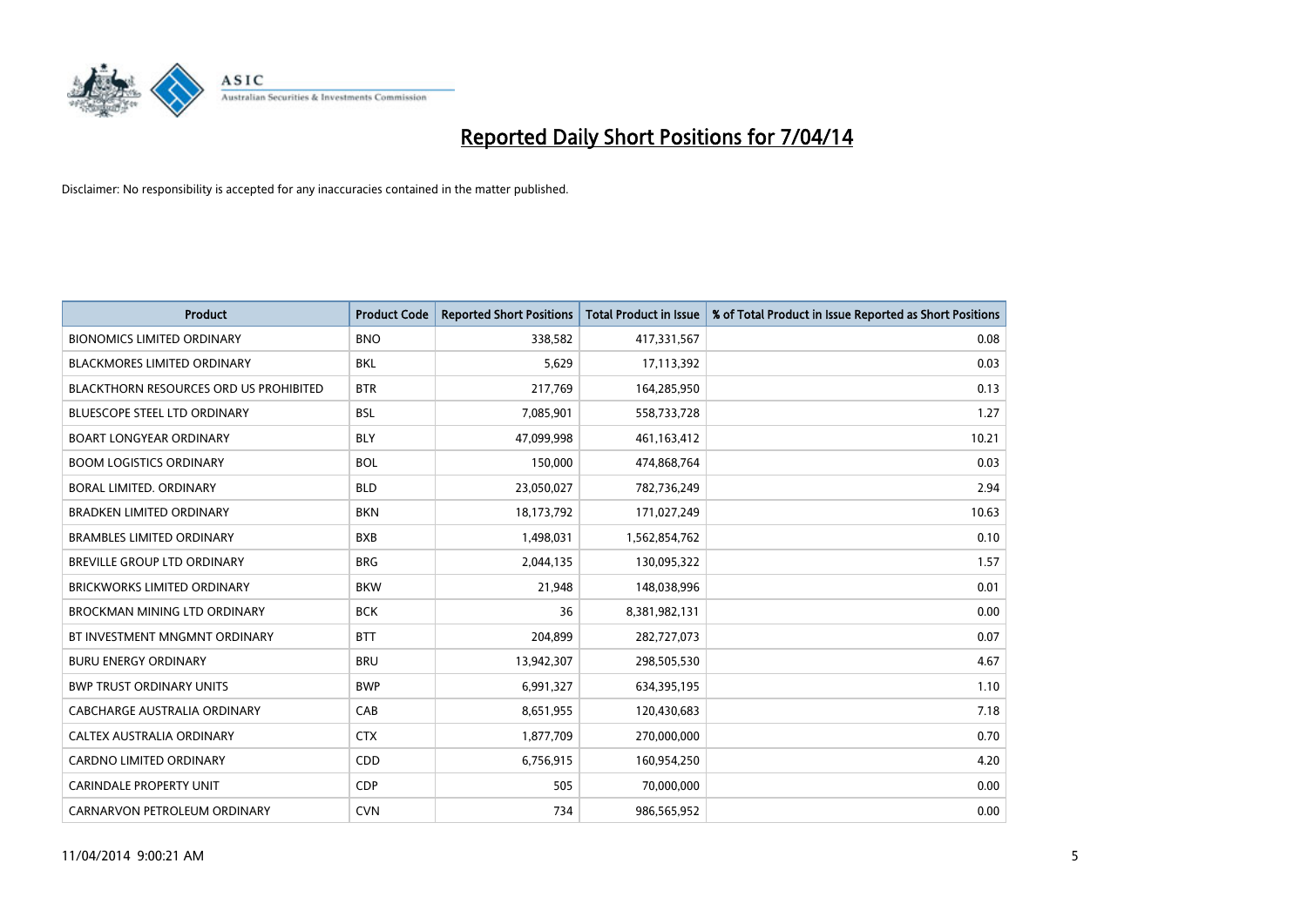

| <b>Product</b>                           | <b>Product Code</b> | <b>Reported Short Positions</b> | <b>Total Product in Issue</b> | % of Total Product in Issue Reported as Short Positions |
|------------------------------------------|---------------------|---------------------------------|-------------------------------|---------------------------------------------------------|
| CARSALES.COM LTD ORDINARY                | <b>CRZ</b>          | 7,162,324                       | 237,803,965                   | 3.01                                                    |
| <b>CASH CONVERTERS ORDINARY</b>          | <b>CCV</b>          | 12,313,142                      | 428,886,124                   | 2.87                                                    |
| CEDAR WOODS PROP. ORDINARY               | <b>CWP</b>          | 79,064                          | 73,732,683                    | 0.11                                                    |
| CENTRAL PETROLEUM ORDINARY               | <b>CTP</b>          | 566,856                         | 348,693,957                   | 0.16                                                    |
| <b>CERAMIC FUEL CELLS ORDINARY</b>       | <b>CFU</b>          | 498,830                         | 1,771,524,324                 | 0.03                                                    |
| CFS RETAIL TRUST GRP STAPLED SECURITIES  | <b>CFX</b>          | 74,268,860                      | 3,018,050,810                 | 2.46                                                    |
| <b>CHALLENGER DIV.PRO. STAPLED UNITS</b> | <b>CDI</b>          | 146,834                         | 214,101,013                   | 0.07                                                    |
| <b>CHALLENGER LIMITED ORDINARY</b>       | <b>CGF</b>          | 968,092                         | 530,862,585                   | 0.18                                                    |
| CHARTER HALL GROUP STAPLED US PROHIBIT.  | <b>CHC</b>          | 387,445                         | 347,925,558                   | 0.11                                                    |
| <b>CHARTER HALL RETAIL UNITS</b>         | <b>COR</b>          | 10,951,035                      | 369,040,750                   | 2.97                                                    |
| <b>CHORUS LIMITED ORDINARY</b>           | <b>CNU</b>          | 1,882,030                       | 396,369,767                   | 0.47                                                    |
| CITIGOLD CORP LTD ORDINARY               | <b>CTO</b>          | 153,427                         | 1,495,764,906                 | 0.01                                                    |
| CLINUVEL PHARMACEUT. ORDINARY            | <b>CUV</b>          | 600                             | 38,217,038                    | 0.00                                                    |
| COAL OF AFRICA LTD ORDINARY              | <b>CZA</b>          | 426                             | 1,048,368,613                 | 0.00                                                    |
| <b>COALSPUR MINES LTD ORDINARY</b>       | <b>CPL</b>          | 6,358,524                       | 641,394,435                   | 0.99                                                    |
| COBAR CONSOLIDATED ORDINARY              | CCU                 | 100,000                         | 329,715,353                   | 0.03                                                    |
| COCA-COLA AMATIL ORDINARY                | <b>CCL</b>          | 15,975,583                      | 763,590,249                   | 2.09                                                    |
| COCHLEAR LIMITED ORDINARY                | <b>COH</b>          | 9,859,521                       | 57,062,020                    | 17.28                                                   |
| <b>COCKATOO COAL ORDINARY</b>            | <b>COK</b>          | 167,987                         | 4,529,134,266                 | 0.00                                                    |
| CODAN LIMITED ORDINARY                   | <b>CDA</b>          | 529,596                         | 176,969,924                   | 0.30                                                    |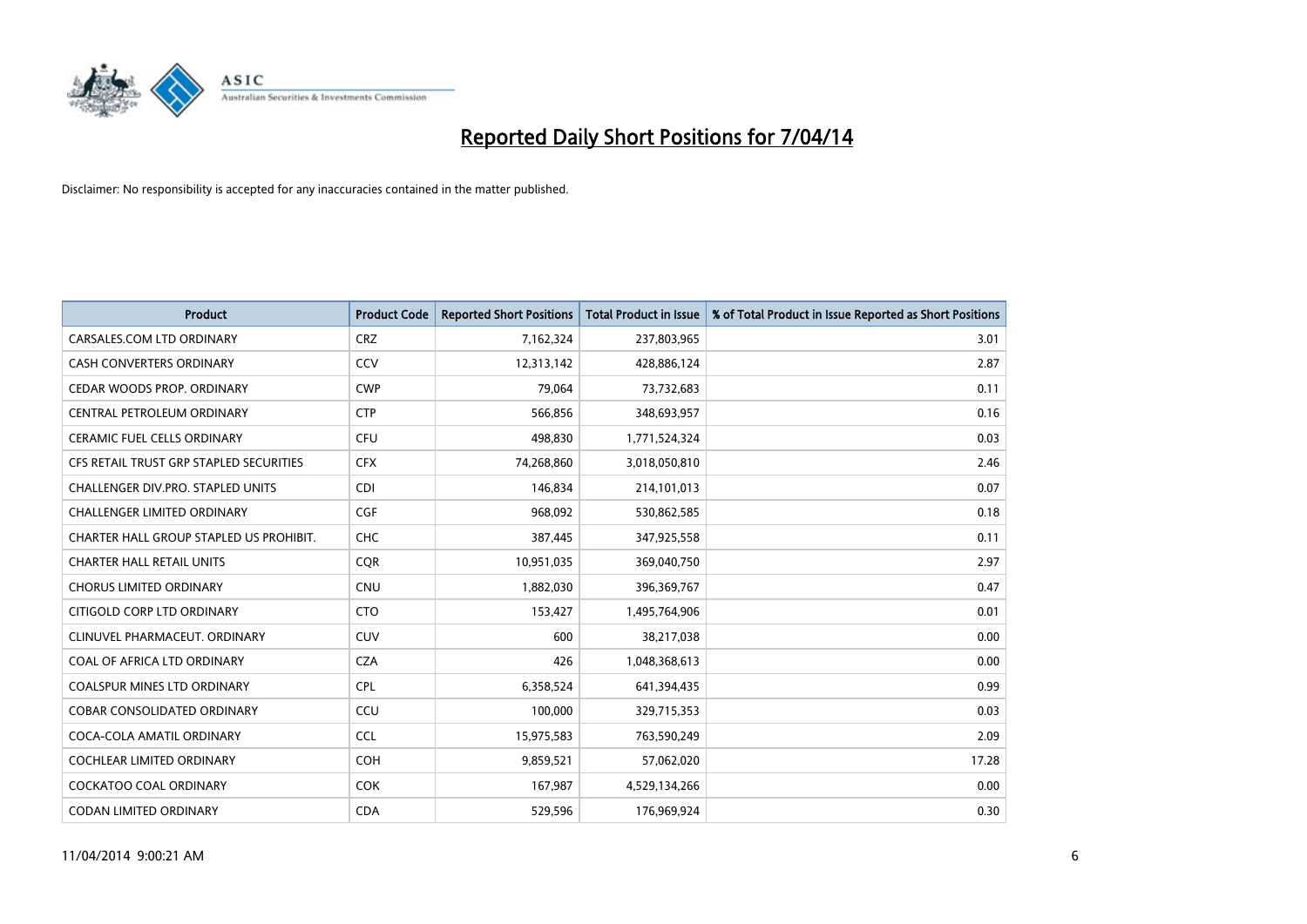

| <b>Product</b>                          | <b>Product Code</b> | <b>Reported Short Positions</b> | <b>Total Product in Issue</b> | % of Total Product in Issue Reported as Short Positions |
|-----------------------------------------|---------------------|---------------------------------|-------------------------------|---------------------------------------------------------|
| <b>COFFEY INTERNATIONAL ORDINARY</b>    | <b>COF</b>          | 18,923                          | 255,833,165                   | 0.01                                                    |
| <b>COKAL LTD ORDINARY</b>               | <b>CKA</b>          | 13,650                          | 471,103,926                   | 0.00                                                    |
| <b>COLLECTION HOUSE ORDINARY</b>        | <b>CLH</b>          | 2,241,709                       | 129,717,785                   | 1.73                                                    |
| <b>COLLINS FOODS LTD ORDINARY</b>       | <b>CKF</b>          | 19,916                          | 93,000,003                    | 0.02                                                    |
| COMMONWEALTH BANK, ORDINARY             | <b>CBA</b>          | 7,454,790                       | 1,621,319,194                 | 0.46                                                    |
| <b>COMMONWEALTH PROP ORDINARY UNITS</b> | <b>CPA</b>          | 149,967                         | 2,347,003,413                 | 0.01                                                    |
| <b>COMPASS RESOURCES ORDINARY</b>       | <b>CMR</b>          | 7,472                           | 1,403,744,100                 | 0.00                                                    |
| <b>COMPUTERSHARE LTD ORDINARY</b>       | <b>CPU</b>          | 12,217,632                      | 556,203,079                   | 2.20                                                    |
| <b>COOPER ENERGY LTD ORDINARY</b>       | <b>COE</b>          | 103,057                         | 329,235,509                   | 0.03                                                    |
| <b>CORP TRAVEL LIMITED ORDINARY</b>     | <b>CTD</b>          | 62,465                          | 89,890,762                    | 0.07                                                    |
| COVER-MORE GRP LTD ORDINARY             | <b>CVO</b>          | 3,183,426                       | 317,750,000                   | 1.00                                                    |
| <b>CREDIT CORP GROUP ORDINARY</b>       | <b>CCP</b>          | 279,405                         | 46,131,882                    | 0.61                                                    |
| <b>CROMWELL PROP STAPLED SECURITIES</b> | <b>CMW</b>          | 14,697,785                      | 1,724,697,156                 | 0.85                                                    |
| <b>CROWE HORWATH AUS ORDINARY</b>       | <b>CRH</b>          | 1,010,983                       | 273,005,429                   | 0.37                                                    |
| <b>CROWN RESORTS LTD ORDINARY</b>       | <b>CWN</b>          | 2,399,307                       | 728,394,185                   | 0.33                                                    |
| <b>CSG LIMITED ORDINARY</b>             | CSV                 | 8,001                           | 278,973,075                   | 0.00                                                    |
| <b>CSL LIMITED ORDINARY</b>             | <b>CSL</b>          | 937,948                         | 483,639,723                   | 0.19                                                    |
| <b>CSR LIMITED ORDINARY</b>             | <b>CSR</b>          | 14,295,934                      | 506,000,315                   | 2.83                                                    |
| <b>CUDECO LIMITED ORDINARY</b>          | CDU                 | 8,588,047                       | 234,033,408                   | 3.67                                                    |
| DART ENERGY LTD ORDINARY                | <b>DTE</b>          | 4,331,874                       | 1,108,752,733                 | 0.39                                                    |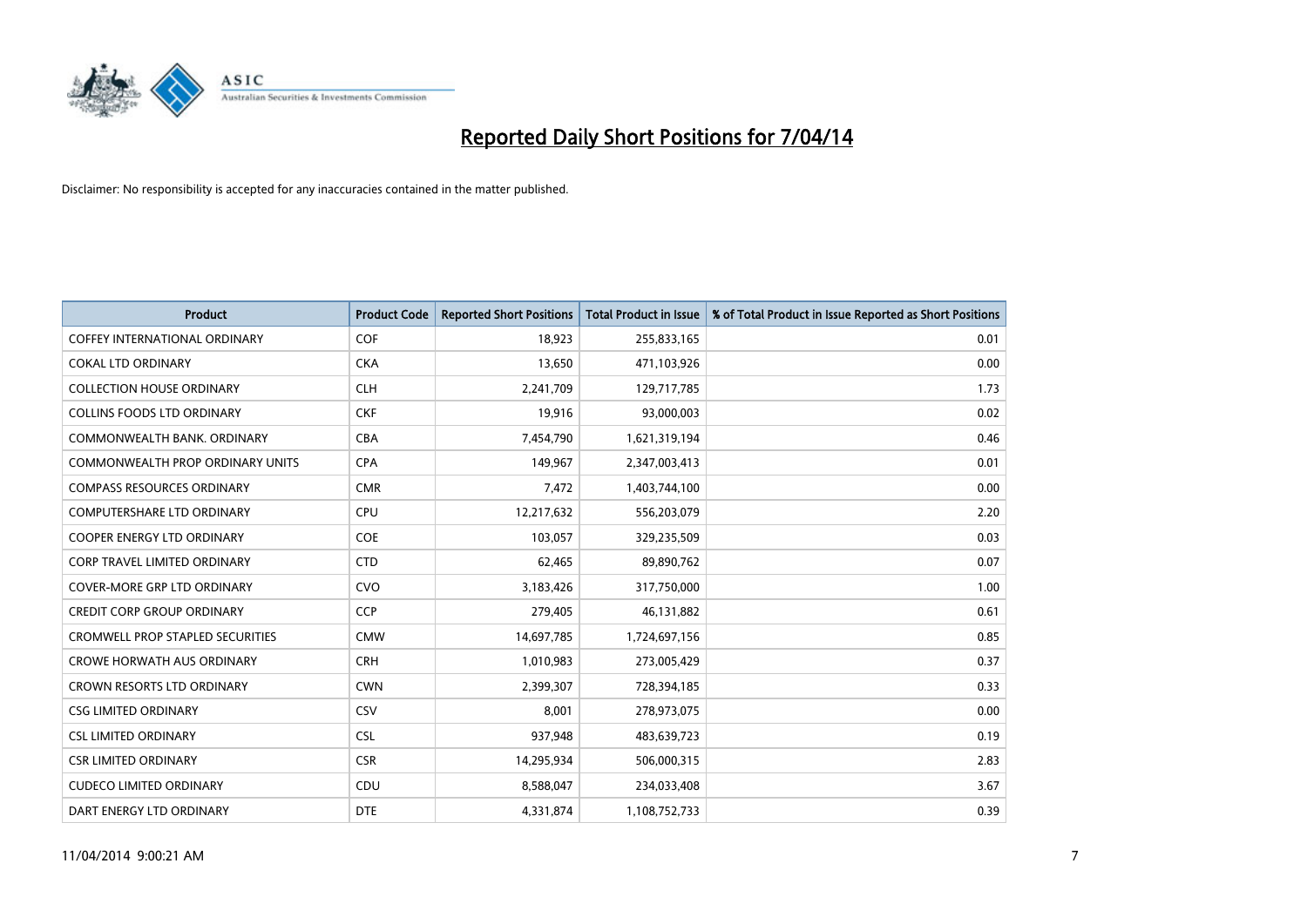

| <b>Product</b>                     | <b>Product Code</b> | <b>Reported Short Positions</b> | <b>Total Product in Issue</b> | % of Total Product in Issue Reported as Short Positions |
|------------------------------------|---------------------|---------------------------------|-------------------------------|---------------------------------------------------------|
| DATA#3 LIMITED ORDINARY            | <b>DTL</b>          | 214,733                         | 153,974,950                   | 0.14                                                    |
| DAVID JONES LIMITED ORDINARY       | <b>DIS</b>          | 28,632,846                      | 537,137,845                   | 5.33                                                    |
| DECMIL GROUP LIMITED ORDINARY      | <b>DCG</b>          | 1,727,617                       | 168,657,794                   | 1.02                                                    |
| DEEP YELLOW LIMITED ORDINARY       | <b>DYL</b>          | 1,600,000                       | 1,617,041,367                 | 0.10                                                    |
| DEVINE LIMITED ORDINARY            | <b>DVN</b>          | 10,000                          | 158,730,556                   | 0.01                                                    |
| DEXUS PROPERTY GROUP STAPLED UNITS | <b>DXS</b>          | 7,153,899                       | 5,379,489,824                 | 0.13                                                    |
| DICK SMITH HLDGS ORDINARY          | <b>DSH</b>          | 12,771,718                      | 236,511,364                   | 5.40                                                    |
| DISCOVERY METALS LTD ORDINARY      | <b>DML</b>          | 4,265,220                       | 560,034,418                   | 0.76                                                    |
| DOMINO PIZZA ENTERPR ORDINARY      | <b>DMP</b>          | 1,715,672                       | 85,915,713                    | 2.00                                                    |
| DONACO INTERNATIONAL ORDINARY      | <b>DNA</b>          | 1,920,886                       | 430,199,612                   | 0.45                                                    |
| DOWNER EDI LIMITED ORDINARY        | <b>DOW</b>          | 15,913,732                      | 435,399,975                   | 3.65                                                    |
| DRAGON MINING LTD ORDINARY         | <b>DRA</b>          | 50,000                          | 88,840,613                    | 0.06                                                    |
| DRILLSEARCH ENERGY ORDINARY        | <b>DLS</b>          | 13,839,679                      | 432,965,895                   | 3.20                                                    |
| DUET GROUP STAPLED US PROHIBIT.    | <b>DUE</b>          | 17,649,056                      | 1,317,809,323                 | 1.34                                                    |
| DULUXGROUP LIMITED ORDINARY        | <b>DLX</b>          | 1,962,164                       | 381,093,950                   | 0.51                                                    |
| DWS LTD ORDINARY                   | <b>DWS</b>          | 7,001                           | 132,362,763                   | 0.01                                                    |
| ECHO ENTERTAINMENT ORDINARY        | EGP                 | 35,973,130                      | 825,672,730                   | 4.36                                                    |
| <b>ELDERS LIMITED ORDINARY</b>     | <b>ELD</b>          | 19,776,311                      | 455,013,329                   | 4.35                                                    |
| ELEMENTAL MINERALS ORDINARY        | <b>ELM</b>          | 171,287                         | 303,263,391                   | 0.06                                                    |
| <b>EMECO HOLDINGS ORDINARY</b>     | <b>EHL</b>          | 16,435,927                      | 599,675,707                   | 2.74                                                    |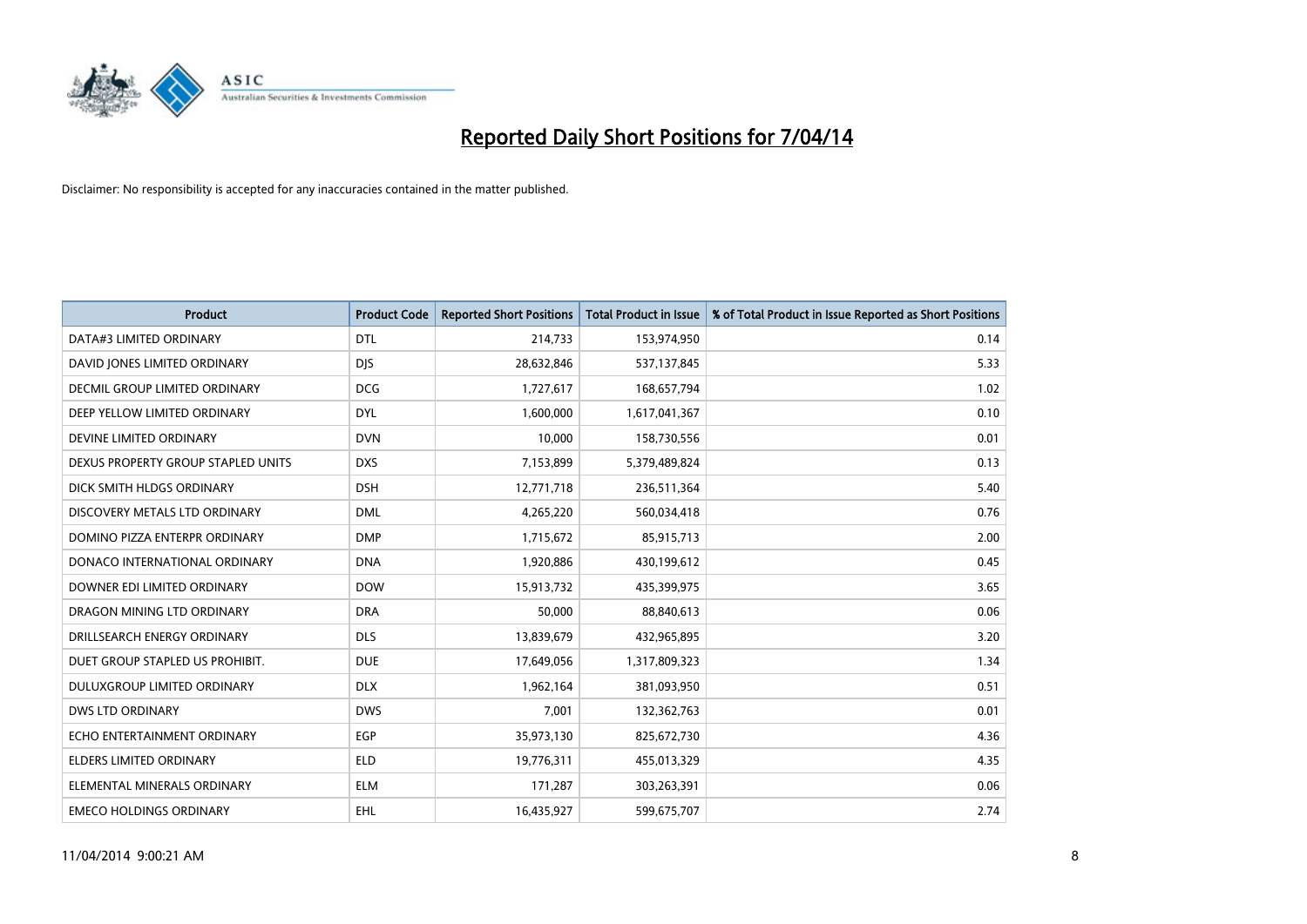

| <b>Product</b>                         | <b>Product Code</b> | <b>Reported Short Positions</b> | <b>Total Product in Issue</b> | % of Total Product in Issue Reported as Short Positions |
|----------------------------------------|---------------------|---------------------------------|-------------------------------|---------------------------------------------------------|
| <b>ENDEAVOUR MIN CORP CDI 1:1</b>      | <b>EVR</b>          | 31,265                          | 68,203,015                    | 0.05                                                    |
| ENERGY RESOURCES ORDINARY 'A'          | ERA                 | 8,378,489                       | 517,725,062                   | 1.62                                                    |
| <b>ENERGY WORLD CORPOR, ORDINARY</b>   | <b>EWC</b>          | 42,770,903                      | 1,734,166,672                 | 2.47                                                    |
| ENVESTRA LIMITED ORDINARY              | <b>ENV</b>          | 632,181                         | 1,796,808,474                 | 0.04                                                    |
| EOUATORIAL RES LTD ORDINARY            | EQX                 | 2,042                           | 122,185,353                   | 0.00                                                    |
| ERM POWER LIMITED ORDINARY             | EPW                 | 1,284,908                       | 239,269,727                   | 0.54                                                    |
| ESERVGLOBAL LIMITED ORDINARY           | ESV                 | 2,000,000                       | 253,545,997                   | 0.79                                                    |
| ETHANE PIPELINE STAPLED SECURITIES     | <b>EPX</b>          | 9,488                           | 69,302,275                    | 0.01                                                    |
| EVOLUTION MINING LTD ORDINARY          | <b>EVN</b>          | 28,614,690                      | 709,989,453                   | 4.03                                                    |
| <b>FAIRFAX MEDIA LTD ORDINARY</b>      | <b>FXJ</b>          | 105,145,671                     | 2,351,955,725                 | 4.47                                                    |
| <b>FANTASTIC HOLDINGS ORDINARY</b>     | <b>FAN</b>          | 19,007                          | 103,068,398                   | 0.02                                                    |
| FAR LTD ORDINARY                       | <b>FAR</b>          | 37,108,362                      | 2,499,846,742                 | 1.48                                                    |
| FEDERATION CNTRES ORD/UNIT STAPLED SEC | <b>FDC</b>          | 4,874,923                       | 1,427,641,565                 | 0.34                                                    |
| FISHER & PAYKEL H. ORDINARY            | <b>FPH</b>          | 1,621,730                       | 551,114,557                   | 0.29                                                    |
| FLEETWOOD CORP ORDINARY                | <b>FWD</b>          | 2,467,299                       | 60,522,619                    | 4.08                                                    |
| FLETCHER BUILDING ORDINARY             | <b>FBU</b>          | 1,438,711                       | 687,854,788                   | 0.21                                                    |
| FLEXIGROUP LIMITED ORDINARY            | <b>FXL</b>          | 1,067,985                       | 304,096,060                   | 0.35                                                    |
| FLIGHT CENTRE TRAVEL ORDINARY          | <b>FLT</b>          | 5,964,091                       | 100,558,707                   | 5.93                                                    |
| FLINDERS MINES LTD ORDINARY            | <b>FMS</b>          | 4,588,305                       | 2,100,866,748                 | 0.22                                                    |
| FOCUS MINERALS LTD ORDINARY            | <b>FML</b>          | 10,000,000                      | 9,137,375,877                 | 0.11                                                    |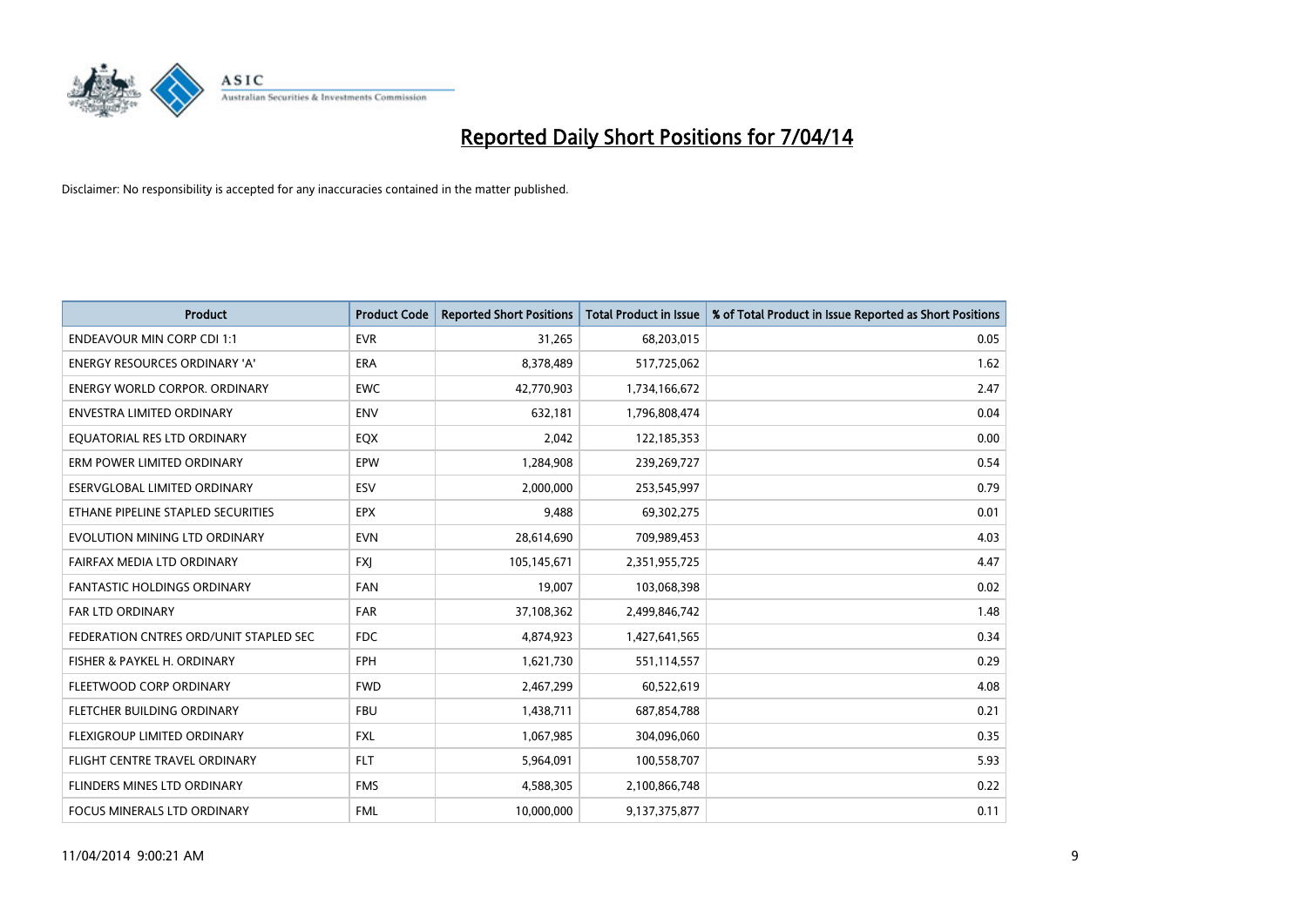

| <b>Product</b>                             | <b>Product Code</b> | <b>Reported Short Positions</b> | <b>Total Product in Issue</b> | % of Total Product in Issue Reported as Short Positions |
|--------------------------------------------|---------------------|---------------------------------|-------------------------------|---------------------------------------------------------|
| FONTERRA SHARE FUND ORDINARY UNITS         | <b>FSF</b>          | 3.039                           | 106,627,436                   | 0.00                                                    |
| <b>FORGE GROUP LIMITED ORDINARY</b>        | <b>FGE</b>          | 2,714,488                       | 86,169,014                    | 3.15                                                    |
| <b>FORTESCUE METALS GRP ORDINARY</b>       | <b>FMG</b>          | 157,551,073                     | 3,113,798,151                 | 5.06                                                    |
| <b>G.U.D. HOLDINGS ORDINARY</b>            | GUD                 | 2,815,718                       | 71,241,319                    | 3.95                                                    |
| <b>G8 EDUCATION LIMITED ORDINARY</b>       | <b>GEM</b>          | 6,449,756                       | 315,640,876                   | 2.04                                                    |
| <b>GALAXY RESOURCES ORDINARY</b>           | <b>GXY</b>          | 329,458                         | 1,027,073,389                 | 0.03                                                    |
| <b>GALILEO JAPAN TRUST UNIT</b>            | GIT                 | 21,413                          | 106,444,665                   | 0.02                                                    |
| <b>GBST HOLDINGS., ORDINARY</b>            | GBT                 | 38,441                          | 66,561,725                    | 0.06                                                    |
| <b>GDI PROPERTY GRP STAPLED SECURITIES</b> | GDI                 | 3,236,946                       | 567,575,025                   | 0.57                                                    |
| <b>GENETIC TECHNOLOGIES ORDINARY</b>       | <b>GTG</b>          | 2,136,360                       | 647,339,902                   | 0.33                                                    |
| <b>GEODYNAMICS LIMITED ORDINARY</b>        | GDY                 | 819                             | 406,452,608                   | 0.00                                                    |
| GI DYNAMICS, INC CDI US PROHIBITED         | GID                 | 920,140                         | 398,231,465                   | 0.23                                                    |
| <b>GINDALBIE METALS LTD ORDINARY</b>       | <b>GBG</b>          | 40,161,091                      | 1,493,660,842                 | 2.69                                                    |
| <b>GOODMAN FIELDER, ORDINARY</b>           | GFF                 | 54,712,130                      | 1,955,559,207                 | 2.80                                                    |
| <b>GOODMAN GROUP STAPLED</b>               | <b>GMG</b>          | 4,390,590                       | 1,727,685,976                 | 0.25                                                    |
| <b>GPT GROUP STAPLED SEC.</b>              | GPT                 | 9,847,023                       | 1,685,779,634                 | 0.58                                                    |
| <b>GRAINCORP LIMITED A CLASS ORDINARY</b>  | <b>GNC</b>          | 4,069,562                       | 228,855,628                   | 1.78                                                    |
| <b>GRANGE RESOURCES. ORDINARY</b>          | <b>GRR</b>          | 4,834,908                       | 1,157,097,869                 | 0.42                                                    |
| <b>GREENCROSS LIMITED ORDINARY</b>         | <b>GXL</b>          | 307                             | 90,893,174                    | 0.00                                                    |
| <b>GREENLAND MIN EN LTD ORDINARY</b>       | GGG                 | 3,953,469                       | 575,497,356                   | 0.69                                                    |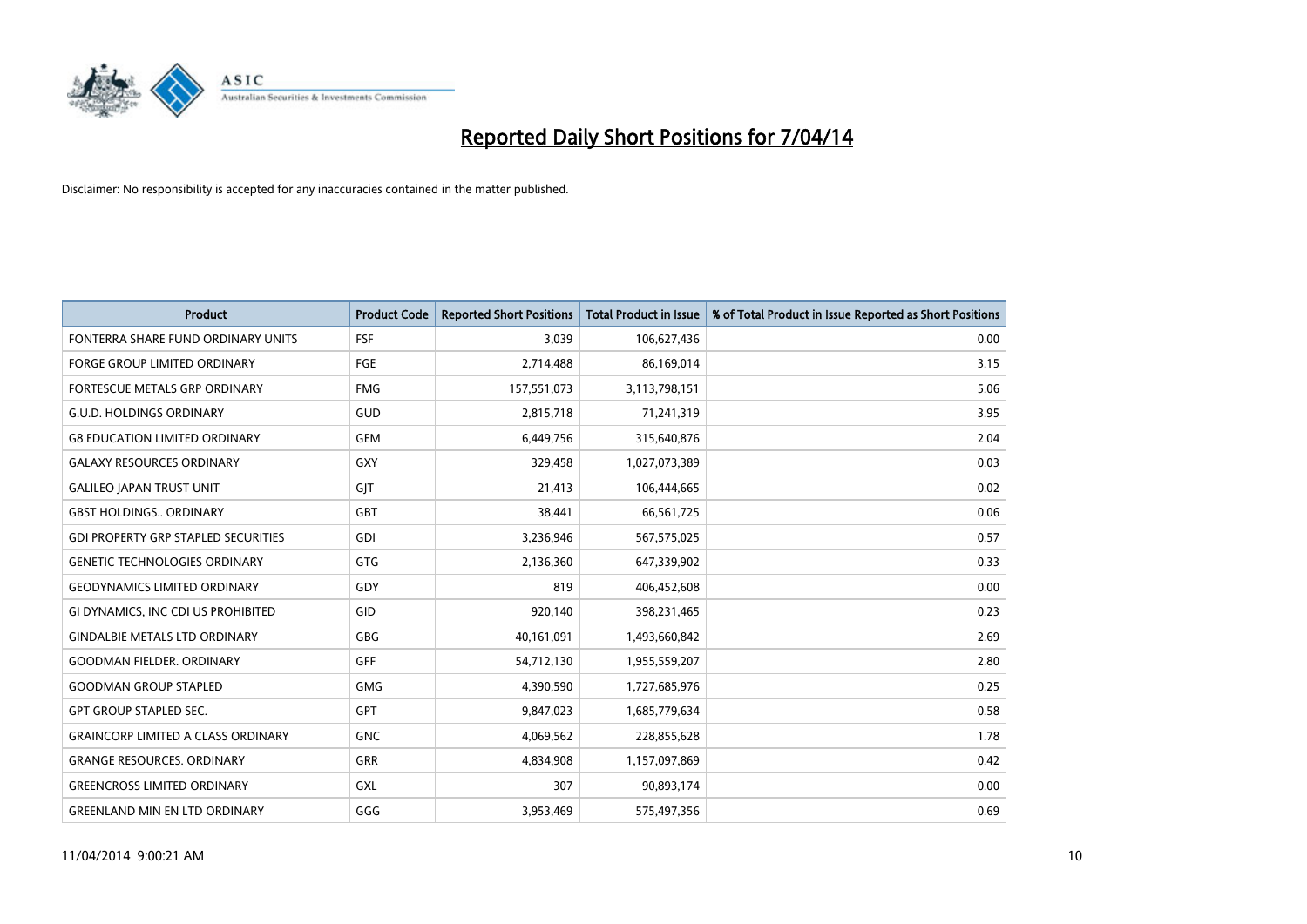

| <b>Product</b>                                   | <b>Product Code</b> | <b>Reported Short Positions</b> | <b>Total Product in Issue</b> | % of Total Product in Issue Reported as Short Positions |
|--------------------------------------------------|---------------------|---------------------------------|-------------------------------|---------------------------------------------------------|
| <b>GROWTHPOINT PROPERTY ORD/UNIT STAPLED SEC</b> | GOZ                 | 4,049                           | 488,029,437                   | 0.00                                                    |
| <b>GRYPHON MINERALS LTD ORDINARY</b>             | GRY                 | 4,571,045                       | 400,889,282                   | 1.14                                                    |
| <b>GUILDFORD COAL LTD ORDINARY</b>               | <b>GUF</b>          | 216,030                         | 744,594,332                   | 0.03                                                    |
| <b>GUINNESS PEAT GROUP. CDI 1:1</b>              | GPG                 | 81,925                          | 179,896,960                   | 0.05                                                    |
| <b>GWA GROUP LTD ORDINARY</b>                    | <b>GWA</b>          | 10,302,635                      | 306,533,770                   | 3.36                                                    |
| HARVEY NORMAN ORDINARY                           | <b>HVN</b>          | 62,775,570                      | 1,062,316,784                 | 5.91                                                    |
| <b>HENDERSON GROUP CDI 1:1</b>                   | <b>HGG</b>          | 1,659,870                       | 639,330,231                   | 0.26                                                    |
| HFA HOLDINGS LIMITED ORDINARY                    | <b>HFA</b>          | 3,809                           | 118,738,157                   | 0.00                                                    |
| HIGHLANDS PACIFIC ORDINARY                       | HIG                 | 10,001                          | 854,261,346                   | 0.00                                                    |
| HILLGROVE RES LTD ORDINARY                       | <b>HGO</b>          | 545,339                         | 1,180,889,221                 | 0.05                                                    |
| HILLS LTD ORDINARY                               | HIL                 | 500,000                         | 235,641,350                   | 0.21                                                    |
| HORIZON OIL LIMITED ORDINARY                     | <b>HZN</b>          | 95,721,016                      | 1,301,147,932                 | 7.36                                                    |
| HOT CHILI LTD ORDINARY                           | <b>HCH</b>          | 10,000                          | 347,732,196                   | 0.00                                                    |
| <b>HOTEL PROPERTY STAPLED</b>                    | <b>HPI</b>          | 93,191                          | 132,870,000                   | 0.07                                                    |
| <b>ICON ENERGY LIMITED ORDINARY</b>              | <b>ICN</b>          | 30,000                          | 615,774,351                   | 0.00                                                    |
| <b>IINET LIMITED ORDINARY</b>                    | <b>IIN</b>          | 2,415,000                       | 161,238,847                   | 1.50                                                    |
| <b>ILUKA RESOURCES ORDINARY</b>                  | <b>ILU</b>          | 42,802,692                      | 418,700,517                   | 10.22                                                   |
| <b>IMDEX LIMITED ORDINARY</b>                    | <b>IMD</b>          | 4,899,665                       | 210,473,188                   | 2.33                                                    |
| <b>INCITEC PIVOT ORDINARY</b>                    | IPL                 | 19,399,019                      | 1,644,919,097                 | 1.18                                                    |
| INDEPENDENCE GROUP ORDINARY                      | <b>IGO</b>          | 2,569,458                       | 233,323,905                   | 1.10                                                    |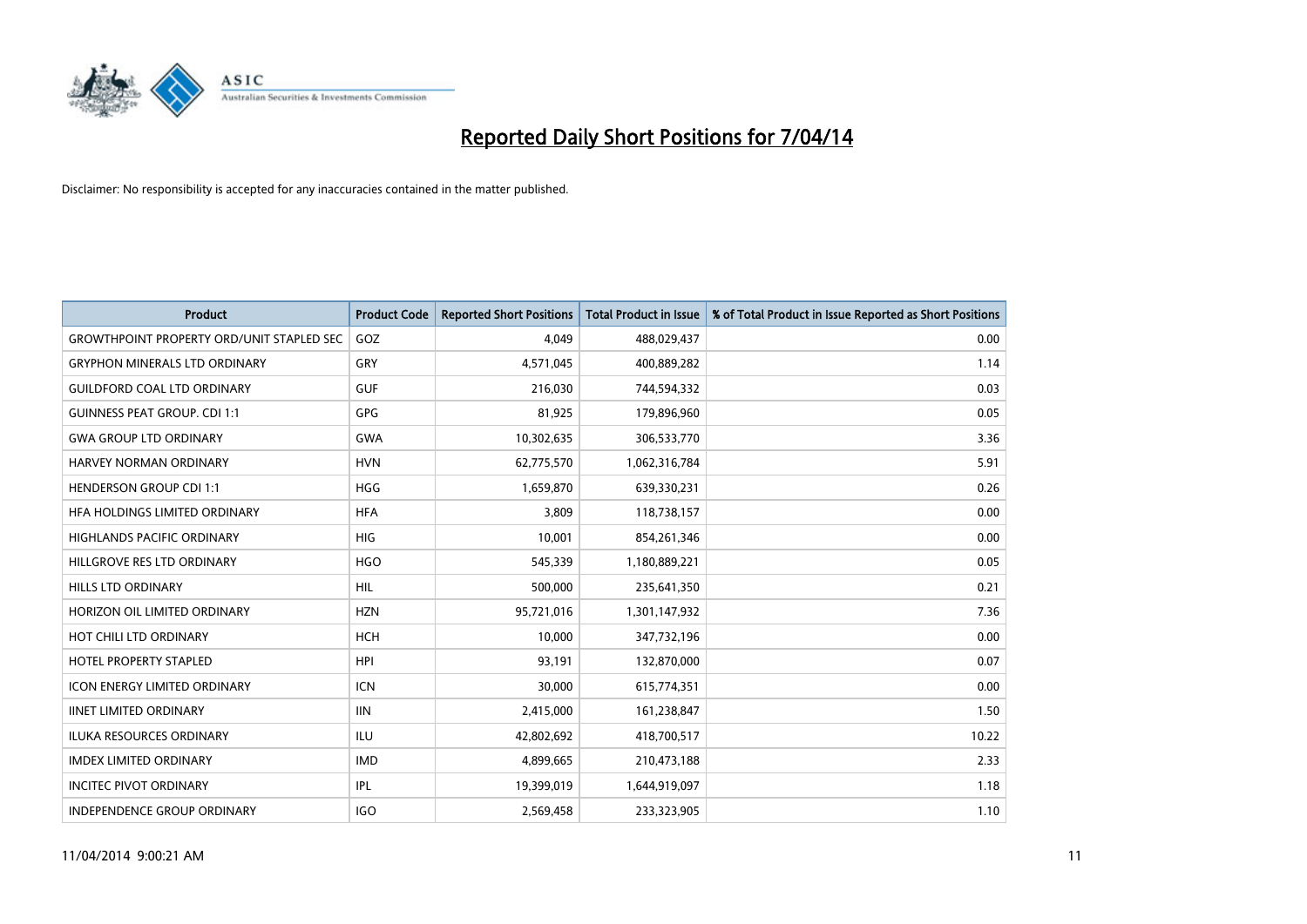

| <b>Product</b>                                | <b>Product Code</b> | <b>Reported Short Positions</b> | <b>Total Product in Issue</b> | % of Total Product in Issue Reported as Short Positions |
|-----------------------------------------------|---------------------|---------------------------------|-------------------------------|---------------------------------------------------------|
| <b>INDOCHINE MINING LTD ORDINARY</b>          | IDC                 | 18,008                          | 1,003,497,126                 | 0.00                                                    |
| <b>INDOPHIL RESOURCES ORDINARY</b>            | <b>IRN</b>          | 1,002,074                       | 1,203,146,194                 | 0.08                                                    |
| <b>INDUSTRIA REIT STAPLED</b>                 | <b>IDR</b>          | 830                             | 125,000,001                   | 0.00                                                    |
| INFIGEN ENERGY STAPLED SECURITIES             | <b>IFN</b>          | 3,206,368                       | 764,993,434                   | 0.42                                                    |
| <b>INFRATIL LIMITED ORDINARY</b>              | <b>IFZ</b>          | 81,000                          | 602,983,776                   | 0.01                                                    |
| INGENIA GROUP STAPLED SECURITIES              | <b>INA</b>          | 868,604                         | 676,240,232                   | 0.13                                                    |
| <b>INSURANCE AUSTRALIA ORDINARY</b>           | <b>IAG</b>          | 15,751,270                      | 2,341,618,048                 | 0.67                                                    |
| <b>INTREPID MINES ORDINARY</b>                | <b>IAU</b>          | 18,915,549                      | 556,689,740                   | 3.40                                                    |
| <b>INVESTA OFFICE FUND STAPLED SECURITIES</b> | <b>IOF</b>          | 1,606,154                       | 614,047,458                   | 0.26                                                    |
| <b>INVOCARE LIMITED ORDINARY</b>              | <b>IVC</b>          | 4,256,416                       | 110,030,298                   | 3.87                                                    |
| <b>IOOF HOLDINGS LTD ORDINARY</b>             | IFL.                | 2,126,188                       | 232,118,034                   | 0.92                                                    |
| <b>IPROPERTY GROUP LTD ORDINARY</b>           | <b>IPP</b>          | 265,173                         | 181,579,840                   | 0.15                                                    |
| <b>IRESS LIMITED ORDINARY</b>                 | <b>IRE</b>          | 516.832                         | 158,585,126                   | 0.33                                                    |
| <b>IRON ORE HOLDINGS ORDINARY</b>             | <b>IOH</b>          | 26.197                          | 161,174,005                   | 0.02                                                    |
| <b>ISELECT LTD ORDINARY</b>                   | <b>ISU</b>          | 326,735                         | 260,889,894                   | 0.13                                                    |
| JAMES HARDIE INDUST CHESS DEPOSITARY INT      | <b>IHX</b>          | 3,506,253                       | 445,033,502                   | 0.79                                                    |
| <b>JB HI-FI LIMITED ORDINARY</b>              | <b>IBH</b>          | 12,872,334                      | 100,385,400                   | 12.82                                                   |
| <b>KAGARA LTD ORDINARY</b>                    | KZL                 | 3,350,441                       | 798,953,117                   | 0.42                                                    |
| KAROON GAS AUSTRALIA ORDINARY                 | <b>KAR</b>          | 12,600,102                      | 255,841,581                   | 4.92                                                    |
| KATHMANDU HOLD LTD ORDINARY                   | <b>KMD</b>          | 139,278                         | 200,473,338                   | 0.07                                                    |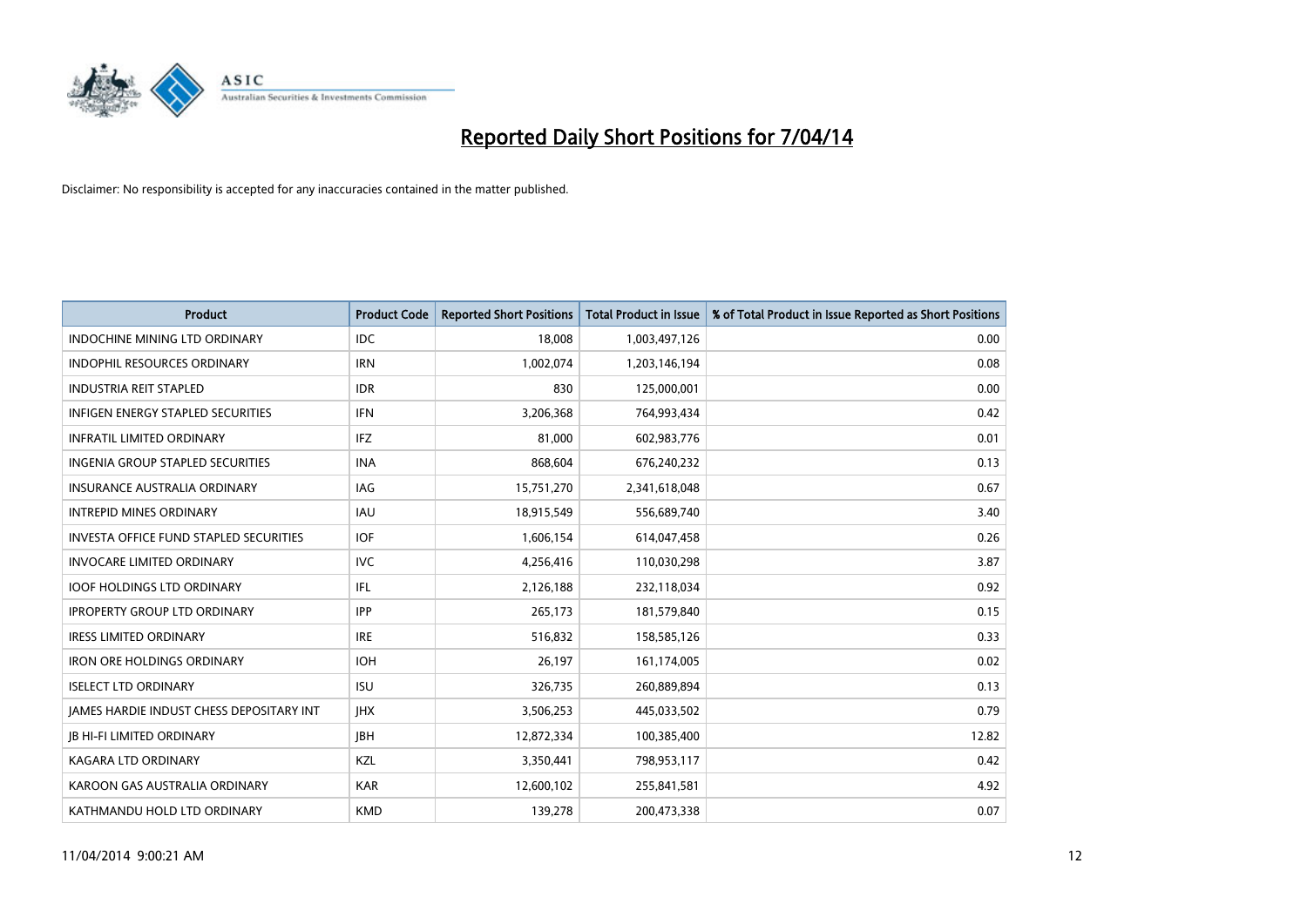

| <b>Product</b>                        | <b>Product Code</b> | <b>Reported Short Positions</b> | <b>Total Product in Issue</b> | % of Total Product in Issue Reported as Short Positions |
|---------------------------------------|---------------------|---------------------------------|-------------------------------|---------------------------------------------------------|
| <b>KBL MINING LIMITED ORDINARY</b>    | <b>KBL</b>          | 1,820                           | 393,535,629                   | 0.00                                                    |
| KINGSGATE CONSOLID. ORDINARY          | <b>KCN</b>          | 11,595,289                      | 192,691,879                   | 6.02                                                    |
| KINGSROSE MINING LTD ORDINARY         | <b>KRM</b>          | 249,720                         | 358,611,493                   | 0.07                                                    |
| LEIGHTON HOLDINGS ORDINARY            | LEI                 | 13,188,084                      | 337,965,688                   | 3.90                                                    |
| LEND LEASE GROUP UNIT/ORD STAPLED     | LLC                 | 4,479,214                       | 577,475,833                   | 0.78                                                    |
| LIQUEFIED NATURAL ORDINARY            | <b>LNG</b>          | 863                             | 355,829,015                   | 0.00                                                    |
| LYCOPODIUM LIMITED ORDINARY           | <b>LYL</b>          | 1,001                           | 38,955,103                    | 0.00                                                    |
| LYNAS CORPORATION ORDINARY            | <b>LYC</b>          | 126,493,309                     | 1,961,185,594                 | 6.45                                                    |
| <b>M2 GRP LTD ORDINARY</b>            | <b>MTU</b>          | 14,366,802                      | 179,511,351                   | 8.00                                                    |
| <b>MACA LIMITED ORDINARY</b>          | <b>MLD</b>          | 220,327                         | 202,676,373                   | 0.11                                                    |
| MACMAHON HOLDINGS ORDINARY            | MAH                 | 135,579                         | 1,261,699,966                 | 0.01                                                    |
| MACO ATLAS ROADS GRP ORDINARY STAPLED | <b>MQA</b>          | 6,806,463                       | 487,230,540                   | 1.40                                                    |
| MACQUARIE GROUP LTD ORDINARY          | <b>MOG</b>          | 1,317,217                       | 321,074,750                   | 0.41                                                    |
| MAGELLAN FIN GRP LTD ORDINARY         | <b>MFG</b>          | 2,028,020                       | 157,260,241                   | 1.29                                                    |
| <b>MATRIX C &amp; E LTD ORDINARY</b>  | <b>MCE</b>          | 2,879,226                       | 94,555,428                    | 3.05                                                    |
| MAVERICK DRILLING ORDINARY            | <b>MAD</b>          | 7,630,720                       | 468,004,529                   | 1.63                                                    |
| MAXITRANS INDUSTRIES ORDINARY         | <b>MXI</b>          | 349,339                         | 185,075,653                   | 0.19                                                    |
| MAYNE PHARMA LTD ORDINARY             | <b>MYX</b>          | 865,437                         | 586,651,477                   | 0.15                                                    |
| <b>MCALEESE LTD ORDINARY</b>          | <b>MCS</b>          | 23,000                          | 287,365,502                   | 0.01                                                    |
| MCMILLAN SHAKESPEARE ORDINARY         | <b>MMS</b>          | 270,252                         | 74,523,965                    | 0.36                                                    |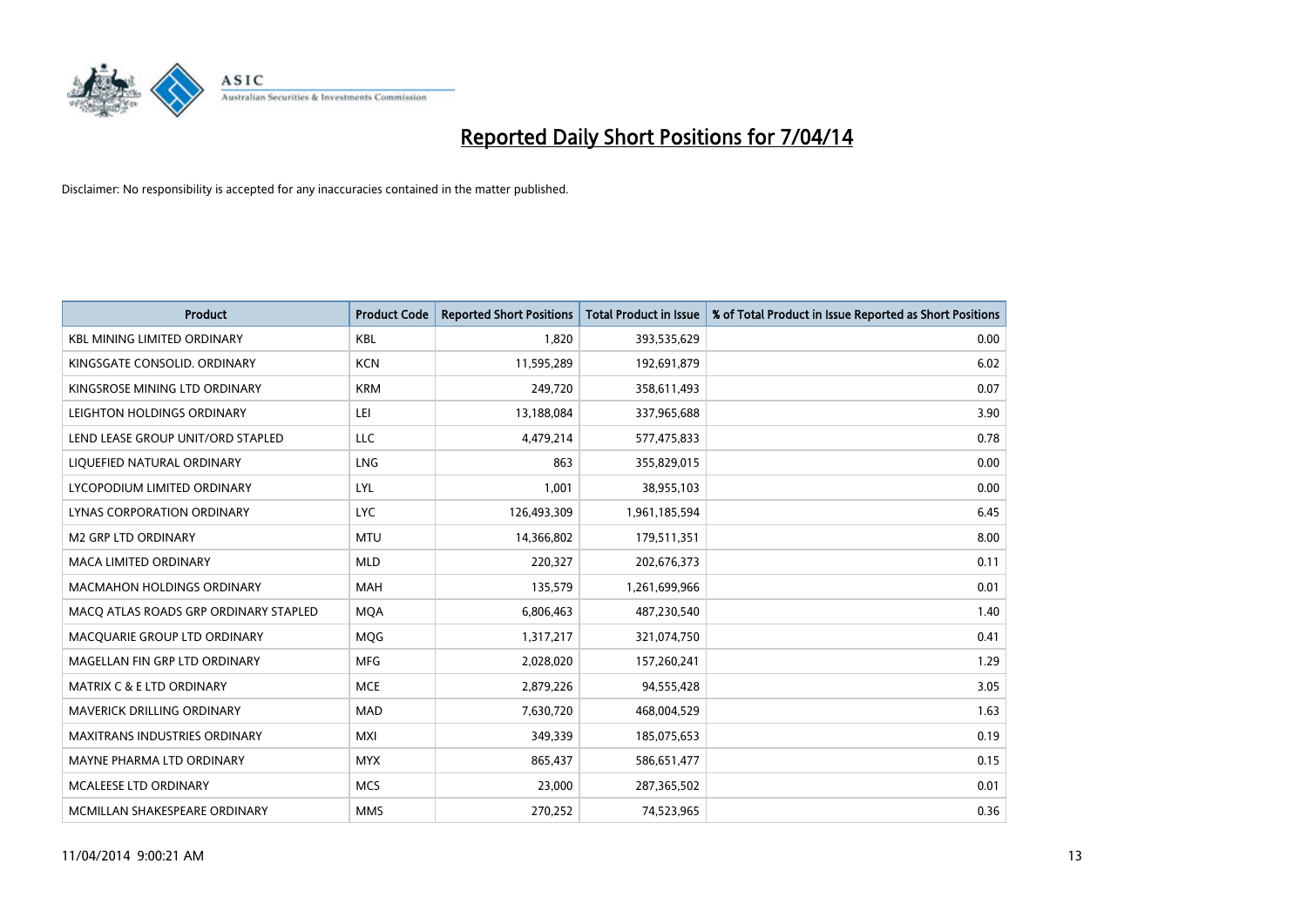

| <b>Product</b>                    | <b>Product Code</b> | <b>Reported Short Positions</b> | <b>Total Product in Issue</b> | % of Total Product in Issue Reported as Short Positions |
|-----------------------------------|---------------------|---------------------------------|-------------------------------|---------------------------------------------------------|
| MCPHERSON'S LTD ORDINARY          | <b>MCP</b>          | 135,014                         | 93,994,381                    | 0.14                                                    |
| MEDUSA MINING LTD ORDINARY        | <b>MML</b>          | 6,725,477                       | 207,794,301                   | 3.24                                                    |
| <b>MERMAID MARINE ORDINARY</b>    | <b>MRM</b>          | 5,433,019                       | 364,822,225                   | 1.49                                                    |
| MESOBLAST LIMITED ORDINARY        | <b>MSB</b>          | 21,459,901                      | 321,210,394                   | 6.68                                                    |
| METALS X LIMITED ORDINARY         | <b>MLX</b>          | 675,763                         | 1,655,386,110                 | 0.04                                                    |
| METCASH LIMITED ORDINARY          | <b>MTS</b>          | 101,994,929                     | 888,338,048                   | 11.48                                                   |
| METMINCO LIMITED ORDINARY         | <b>MNC</b>          | 10,000                          | 1,749,543,023                 | 0.00                                                    |
| MIGHTY RIVER POWER ORDINARY       | <b>MYT</b>          | 3,788,711                       | 1,400,012,517                 | 0.27                                                    |
| MILLENNIUM MIN LTD ORDINARY       | <b>MOY</b>          | 2,316                           | 217,695,372                   | 0.00                                                    |
| MINCOR RESOURCES NL ORDINARY      | <b>MCR</b>          | 378,740                         | 188,208,274                   | 0.20                                                    |
| MINERAL DEPOSITS ORDINARY         | <b>MDL</b>          | 687,802                         | 103,538,786                   | 0.66                                                    |
| MINERAL RESOURCES, ORDINARY       | <b>MIN</b>          | 5,636,562                       | 186,312,198                   | 3.03                                                    |
| MINT WIRELESS ORDINARY            | <b>MNW</b>          | 1,097,537                       | 405,872,395                   | 0.27                                                    |
| MIRABELA NICKEL LTD ORDINARY      | <b>MBN</b>          | 18,855,648                      | 876,801,147                   | 2.15                                                    |
| MIRVAC GROUP STAPLED SECURITIES   | <b>MGR</b>          | 1,989,472                       | 3,692,279,772                 | 0.05                                                    |
| MOBILE EMBRACE LTD ORDINARY       | <b>MBE</b>          | 1,794                           | 369,270,098                   | 0.00                                                    |
| MOLOPO ENERGY LTD ORDINARY        | <b>MPO</b>          | 268,667                         | 247,275,840                   | 0.11                                                    |
| MONADELPHOUS GROUP ORDINARY       | <b>MND</b>          | 12,441,257                      | 92,308,047                    | 13.48                                                   |
| MORTGAGE CHOICE LTD ORDINARY      | <b>MOC</b>          | 3,976                           | 123,780,387                   | 0.00                                                    |
| <b>MOUNT GIBSON IRON ORDINARY</b> | <b>MGX</b>          | 11,318,060                      | 1,090,584,232                 | 1.04                                                    |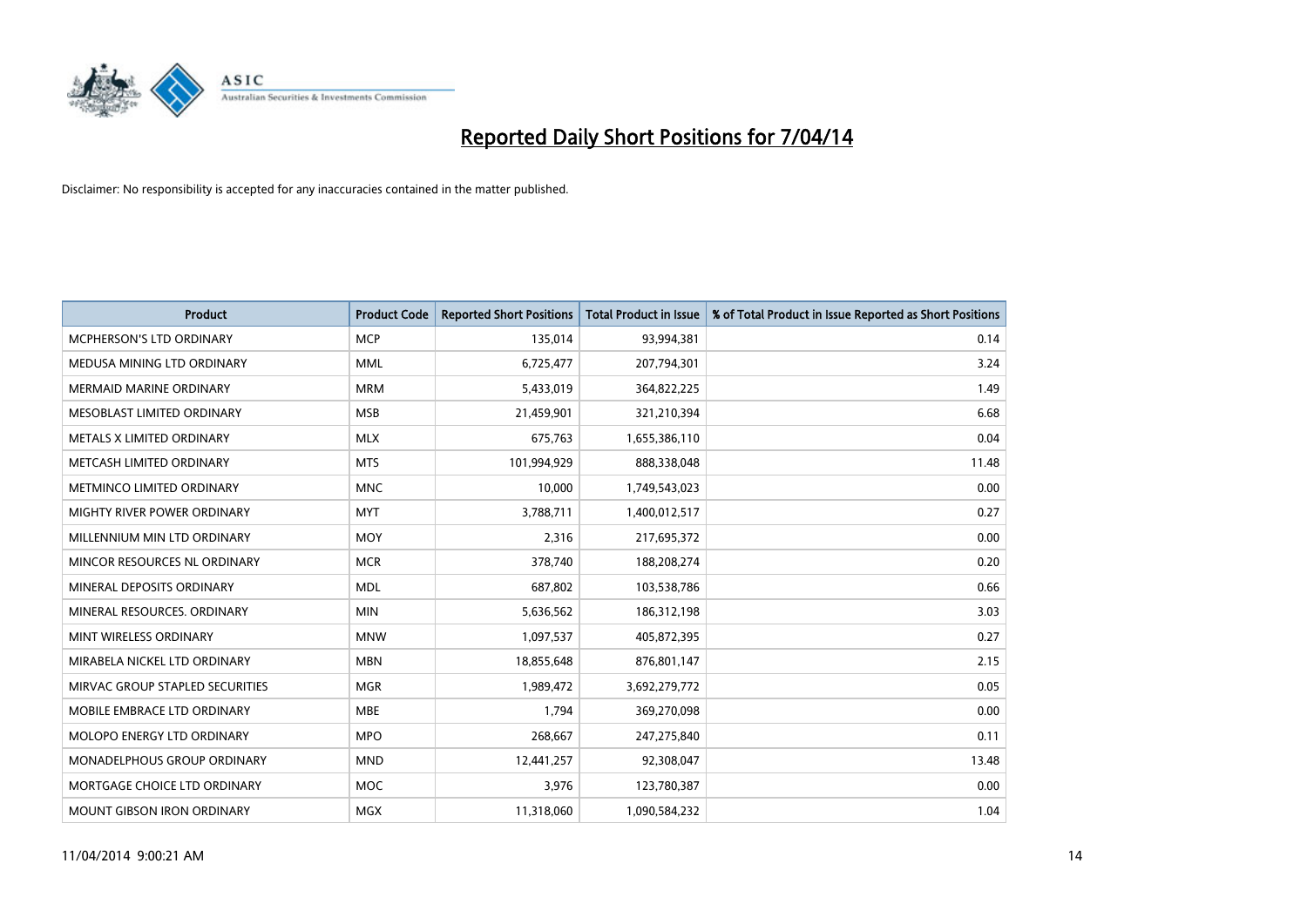

| <b>Product</b>                | <b>Product Code</b> | <b>Reported Short Positions</b> | <b>Total Product in Issue</b> | % of Total Product in Issue Reported as Short Positions |
|-------------------------------|---------------------|---------------------------------|-------------------------------|---------------------------------------------------------|
| MULTIPLEX SITES SITES         | <b>MXUPA</b>        | 1,670                           | 4,500,000                     | 0.04                                                    |
| MURCHISON METALS LTD ORDINARY | <b>MMX</b>          | 216,291                         | 450,497,346                   | 0.05                                                    |
| MYER HOLDINGS LTD ORDINARY    | <b>MYR</b>          | 69,822,979                      | 585,684,551                   | 11.92                                                   |
| NANOSONICS LIMITED ORDINARY   | <b>NAN</b>          | 187,868                         | 263,798,826                   | 0.07                                                    |
| NATIONAL AUST. BANK ORDINARY  | <b>NAB</b>          | 6,102,248                       | 2,353,771,760                 | 0.26                                                    |
| NATIONAL STORAGE STAPLED      | <b>NSR</b>          | 1,428,521                       | 244,897,097                   | 0.58                                                    |
| NAVITAS LIMITED ORDINARY      | <b>NVT</b>          | 2,936,874                       | 375,712,581                   | 0.78                                                    |
| NEARMAP LTD ORDINARY          | <b>NEA</b>          | 63,090                          | 337,346,101                   | 0.02                                                    |
| NEON ENERGY LIMITED ORDINARY  | <b>NEN</b>          | 242,166                         | 553,037,848                   | 0.04                                                    |
| NEW HOPE CORPORATION ORDINARY | <b>NHC</b>          | 685,734                         | 830,933,112                   | 0.08                                                    |
| NEWCREST MINING ORDINARY      | <b>NCM</b>          | 6,022,383                       | 766,510,971                   | 0.79                                                    |
| NEWS CORP A NON-VOTING CDI    | <b>NWSLV</b>        | 408,230                         | 3,115,091                     | 13.10                                                   |
| NEWS CORP B VOTING CDI        | <b>NWS</b>          | 2,326,620                       | 20,237,280                    | 11.50                                                   |
| NEWSAT LIMITED ORDINARY       | <b>NWT</b>          | 7,525,805                       | 612,199,841                   | 1.23                                                    |
| NEXTDC LIMITED ORDINARY       | <b>NXT</b>          | 10,500,798                      | 192,904,486                   | 5.44                                                    |
| NEXUS ENERGY LIMITED ORDINARY | <b>NXS</b>          | 1,462,101                       | 1,330,219,459                 | 0.11                                                    |
| NIB HOLDINGS LIMITED ORDINARY | <b>NHF</b>          | 3,420,369                       | 439,004,182                   | 0.78                                                    |
| NICK SCALI LIMITED ORDINARY   | <b>NCK</b>          | 2,001                           | 81,000,000                    | 0.00                                                    |
| NIDO PETROLEUM ORDINARY       | <b>NDO</b>          | 47,402                          | 2,048,317,635                 | 0.00                                                    |
| NINE ENTERTAINMENT ORDINARY   | <b>NEC</b>          | 11,588,665                      | 940,295,023                   | 1.23                                                    |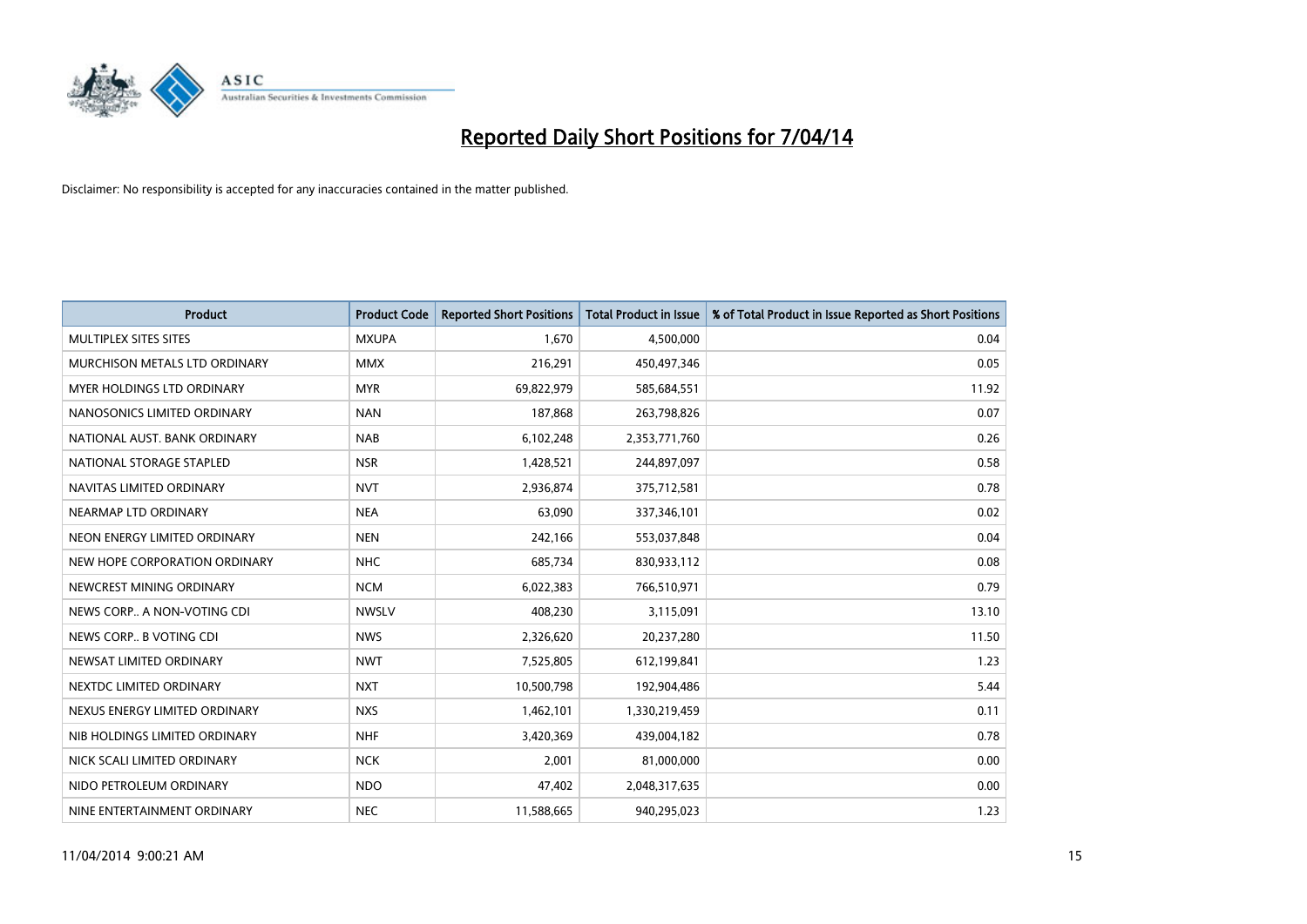

| <b>Product</b>                        | <b>Product Code</b> | <b>Reported Short Positions</b> | <b>Total Product in Issue</b> | % of Total Product in Issue Reported as Short Positions |
|---------------------------------------|---------------------|---------------------------------|-------------------------------|---------------------------------------------------------|
| NOBLE MINERAL RES ORDINARY            | <b>NMG</b>          | 2,365,726                       | 666,397,952                   | 0.36                                                    |
| NORTHERN IRON LTD ORDINARY            | <b>NFE</b>          | 13,000                          | 484,405,314                   | 0.00                                                    |
| NORTHERN STAR ORDINARY                | <b>NST</b>          | 2,135,283                       | 578,591,915                   | 0.37                                                    |
| NOVOGEN LIMITED ORDINARY              | <b>NRT</b>          | 164,193                         | 168,557,834                   | 0.10                                                    |
| NRW HOLDINGS LIMITED ORDINARY         | <b>NWH</b>          | 16,987,812                      | 278,888,011                   | 6.09                                                    |
| NUCOAL RESOURCES LTD ORDINARY         | <b>NCR</b>          | $\mathbf{1}$                    | 768,612,354                   | 0.00                                                    |
| NUFARM LIMITED ORDINARY               | <b>NUF</b>          | 17,616,442                      | 263,725,895                   | 6.68                                                    |
| OAKTON LIMITED ORDINARY               | <b>OKN</b>          | 30,002                          | 89,990,235                    | 0.03                                                    |
| OCEANAGOLD CORP. CHESS DEPOSITARY INT | <b>OGC</b>          | 4,351,562                       | 300,567,377                   | 1.45                                                    |
| OCEANIA CAPITAL LTD ORDINARY          | <b>OCP</b>          | $\mathbf{1}$                    | 35,307,209                    | 0.00                                                    |
| OIL SEARCH LTD ORDINARY               | OSH                 | 14,906,484                      | 1,492,751,394                 | 1.00                                                    |
| OM HOLDINGS LIMITED ORDINARY          | OMH                 | 1,926,708                       | 733,423,337                   | 0.26                                                    |
| ORICA LIMITED ORDINARY                | ORI                 | 7,563,630                       | 370,924,362                   | 2.04                                                    |
| ORIGIN ENERGY ORDINARY                | ORG                 | 6,878,140                       | 1,101,240,265                 | 0.62                                                    |
| OROCOBRE LIMITED ORDINARY             | <b>ORE</b>          | 2,126,017                       | 132,041,911                   | 1.61                                                    |
| ORORA LIMITED ORDINARY                | <b>ORA</b>          | 596,317                         | 1,206,684,923                 | 0.05                                                    |
| OROTONGROUP LIMITED ORDINARY          | ORL                 | 191,686                         | 40,880,902                    | 0.47                                                    |
| OZ MINERALS ORDINARY                  | OZL                 | 14,598,674                      | 303,470,022                   | 4.81                                                    |
| OZFOREX GROUP LTD ORDINARY            | <b>OFX</b>          | 3,957,474                       | 240,000,000                   | 1.65                                                    |
| PACIFIC BRANDS ORDINARY               | <b>PBG</b>          | 19,249,171                      | 917,226,291                   | 2.10                                                    |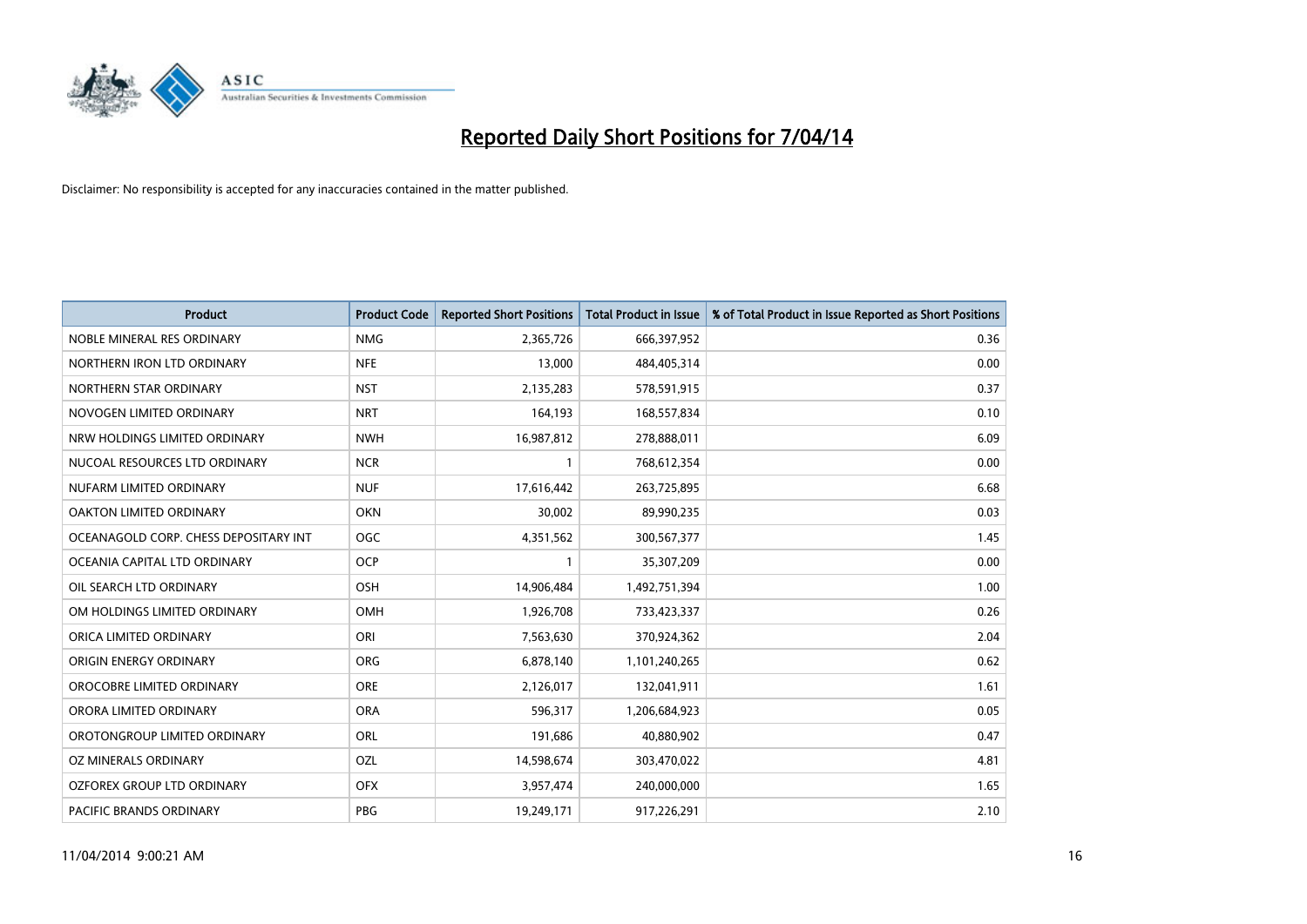

| <b>Product</b>                | <b>Product Code</b> | <b>Reported Short Positions</b> | <b>Total Product in Issue</b> | % of Total Product in Issue Reported as Short Positions |
|-------------------------------|---------------------|---------------------------------|-------------------------------|---------------------------------------------------------|
| PACT GROUP HLDGS LTD ORDINARY | <b>PGH</b>          | 2,940,538                       | 294,097,961                   | 1.00                                                    |
| PALADIN ENERGY LTD ORDINARY   | <b>PDN</b>          | 92,129,762                      | 964, 367, 284                 | 9.55                                                    |
| PANAUST LIMITED ORDINARY      | <b>PNA</b>          | 5,460,373                       | 634,392,712                   | 0.86                                                    |
| PANORAMIC RESOURCES ORDINARY  | PAN                 | 697,694                         | 322,275,824                   | 0.22                                                    |
| PANTERRA GOLD LTD ORDINARY    | PGI                 | $\mathbf{1}$                    | 772,781,012                   | 0.00                                                    |
| PAPERLINX LIMITED ORDINARY    | <b>PPX</b>          | 45,095                          | 665,181,261                   | 0.01                                                    |
| PAPILLON RES LTD ORDINARY     | PIR                 | 11,526,739                      | 340,894,210                   | 3.38                                                    |
| PATTIES FOODS LTD ORDINARY    | PFL                 | 10,001                          | 139,144,338                   | 0.01                                                    |
| PEET LIMITED ORDINARY         | <b>PPC</b>          | 328,831                         | 433,389,348                   | 0.08                                                    |
| PENINSULA ENERGY LTD ORDINARY | <b>PEN</b>          | 6,500,001                       | 3,420,028,891                 | 0.19                                                    |
| PERPETUAL LIMITED ORDINARY    | PPT                 | 1,210,380                       | 46,529,270                    | 2.60                                                    |
| PERSEUS MINING LTD ORDINARY   | PRU                 | 12,741,743                      | 526,656,401                   | 2.42                                                    |
| PHARMAXIS LTD ORDINARY        | <b>PXS</b>          | 408,118                         | 309,514,849                   | 0.13                                                    |
| PHOSPHAGENICS LTD. ORDINARY   | <b>POH</b>          | 50,000                          | 1,020,465,957                 | 0.00                                                    |
| PLATINUM ASSET ORDINARY       | <b>PTM</b>          | 253,769                         | 580,089,095                   | 0.04                                                    |
| PLATINUM AUSTRALIA ORDINARY   | <b>PLA</b>          | 836,127                         | 504,968,043                   | 0.17                                                    |
| PLATINUM CAPITAL LTD ORDINARY | <b>PMC</b>          | 9,240                           | 231,071,933                   | 0.00                                                    |
| PMP LIMITED ORDINARY          | <b>PMP</b>          | 1,584,873                       | 323,781,124                   | 0.49                                                    |
| POSEIDON NICK LTD ORDINARY    | <b>POS</b>          | 496,239                         | 466,264,157                   | 0.11                                                    |
| PRANA BIOTECHNOLOGY ORDINARY  | <b>PBT</b>          | 1,642,148                       | 429,475,350                   | 0.38                                                    |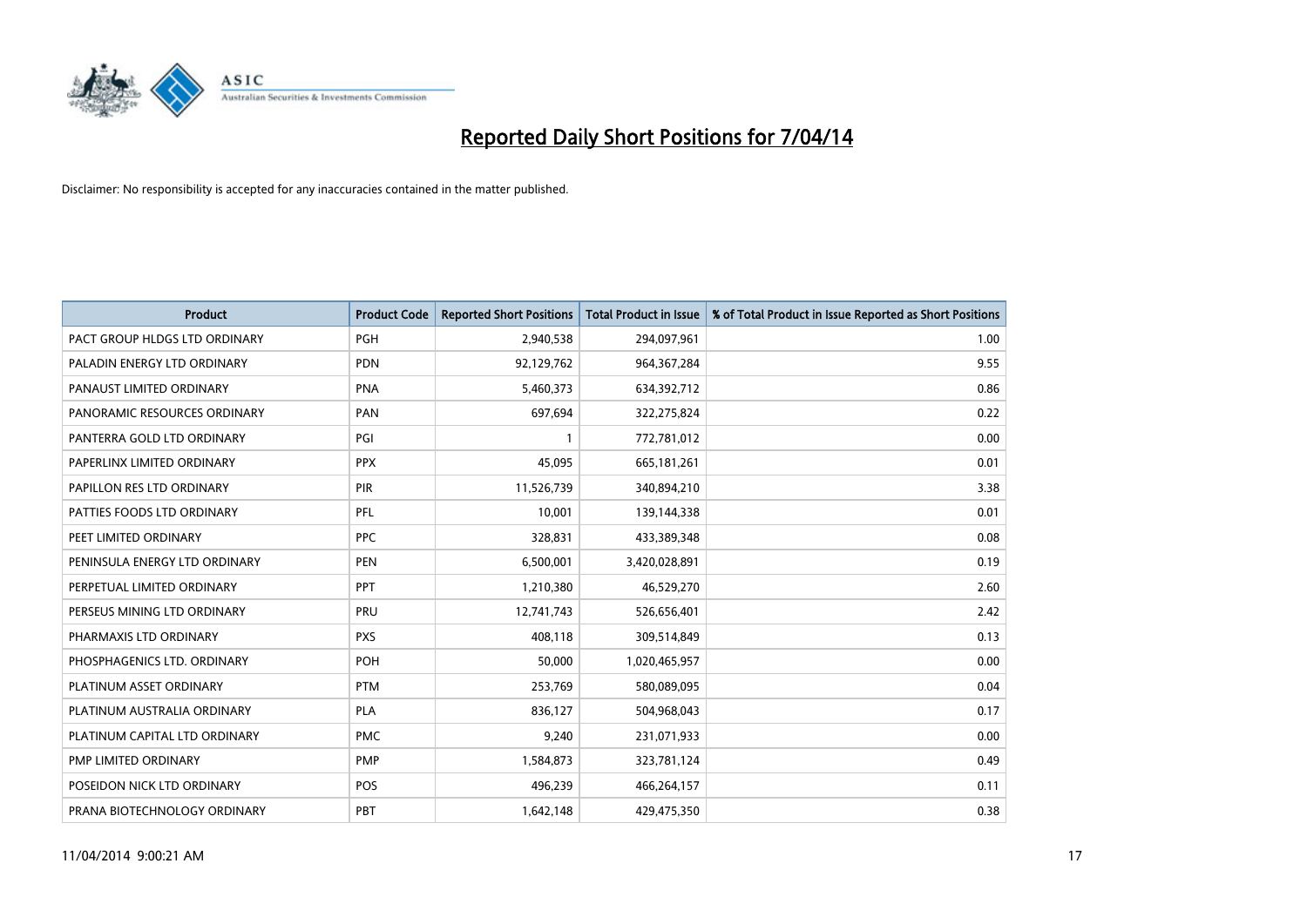

| <b>Product</b>                    | <b>Product Code</b> | <b>Reported Short Positions</b> | <b>Total Product in Issue</b> | % of Total Product in Issue Reported as Short Positions |
|-----------------------------------|---------------------|---------------------------------|-------------------------------|---------------------------------------------------------|
| PREMIER INVESTMENTS ORDINARY      | <b>PMV</b>          | 80,792                          | 155,314,874                   | 0.05                                                    |
| PRIMA BIOMED LTD ORDINARY         | <b>PRR</b>          | 642.879                         | 1,228,709,341                 | 0.05                                                    |
| PRIMARY HEALTH CARE ORDINARY      | <b>PRY</b>          | 13,751,447                      | 504,956,647                   | 2.72                                                    |
| PRIME MEDIA GRP LTD ORDINARY      | <b>PRT</b>          | 146,351                         | 366,330,303                   | 0.04                                                    |
| PROGRAMMED ORDINARY               | <b>PRG</b>          | 22,931                          | 118,253,992                   | 0.02                                                    |
| PURA VIDA ENERGY NL ORDINARY      | <b>PVD</b>          | 36,537                          | 127,168,198                   | 0.03                                                    |
| <b>QANTAS AIRWAYS ORDINARY</b>    | QAN                 | 64,942,646                      | 2,196,330,250                 | 2.96                                                    |
| OBE INSURANCE GROUP ORDINARY      | <b>OBE</b>          | 20,474,116                      | 1,248,704,599                 | 1.64                                                    |
| ORXPHARMA LTD ORDINARY            | QRX                 | 166,492                         | 164,190,969                   | 0.10                                                    |
| <b>QUBE HOLDINGS LTD ORDINARY</b> | <b>QUB</b>          | 26,249,553                      | 1,025,773,122                 | 2.56                                                    |
| RAMELIUS RESOURCES ORDINARY       | <b>RMS</b>          | 12,110                          | 365,600,380                   | 0.00                                                    |
| RAMSAY HEALTH CARE ORDINARY       | <b>RHC</b>          | 1,518,065                       | 202,081,252                   | 0.75                                                    |
| RCG CORPORATION LTD ORDINARY      | <b>RCG</b>          | 265,587                         | 263,808,625                   | 0.10                                                    |
| <b>RCR TOMLINSON ORDINARY</b>     | <b>RCR</b>          | 207,307                         | 136,989,238                   | 0.15                                                    |
| <b>REA GROUP ORDINARY</b>         | <b>REA</b>          | 954,266                         | 131,714,699                   | 0.72                                                    |
| RECALL HOLDINGS LTD ORDINARY      | <b>REC</b>          | 1,895,038                       | 312,836,448                   | 0.61                                                    |
| <b>RECKON LIMITED ORDINARY</b>    | <b>RKN</b>          | 1,326,472                       | 126,913,066                   | 1.05                                                    |
| RED 5 LIMITED ORDINARY            | <b>RED</b>          | 56,951                          | 759,451,008                   | 0.01                                                    |
| <b>RED FORK ENERGY ORDINARY</b>   | <b>RFE</b>          | 1,758,245                       | 501,051,719                   | 0.35                                                    |
| REDBANK ENERGY LTD ORDINARY       | AEJ                 | 13                              | 786,287                       | 0.00                                                    |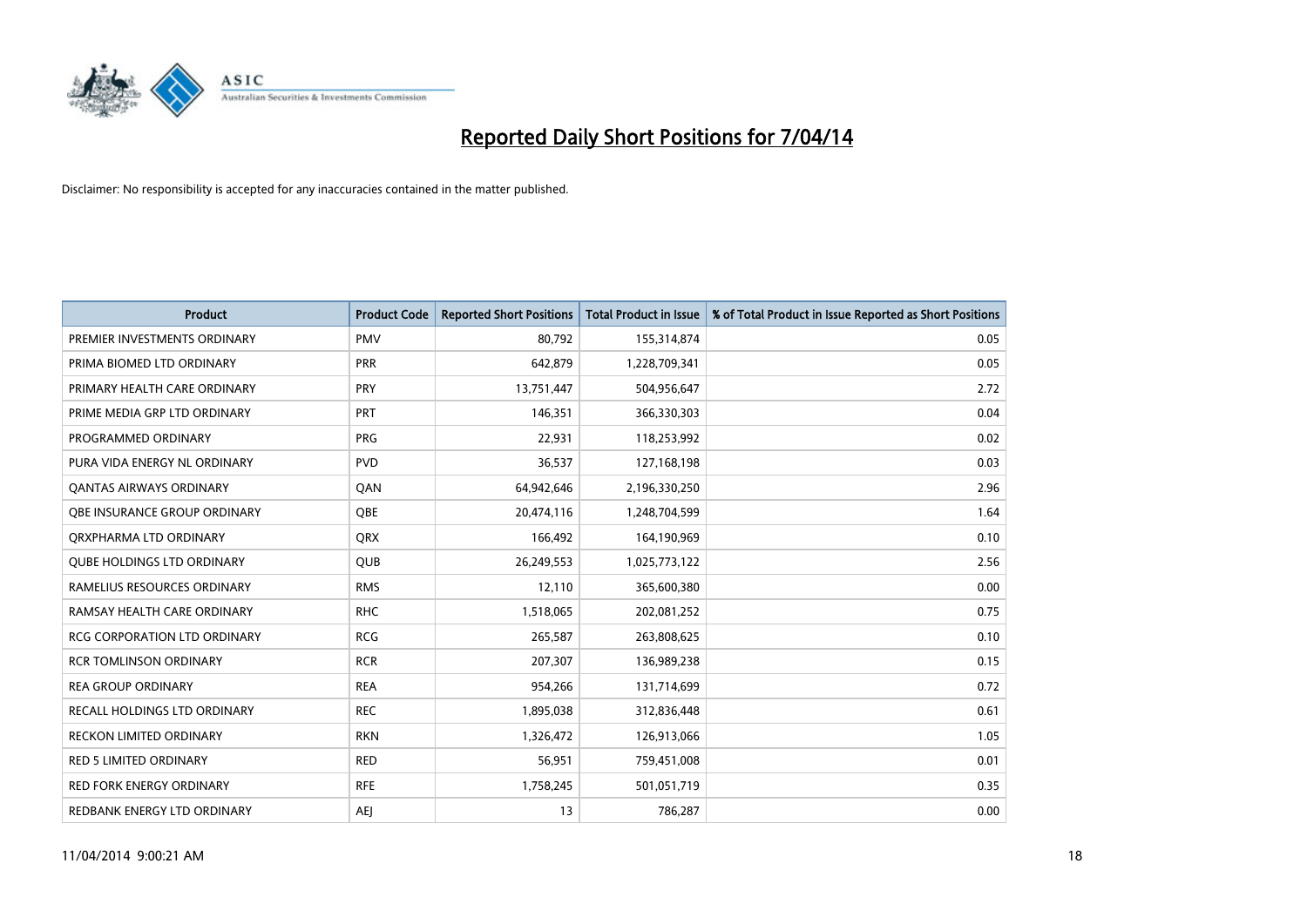

| Product                             | <b>Product Code</b> | <b>Reported Short Positions</b> | <b>Total Product in Issue</b> | % of Total Product in Issue Reported as Short Positions |
|-------------------------------------|---------------------|---------------------------------|-------------------------------|---------------------------------------------------------|
| REECE AUSTRALIA LTD. ORDINARY       | <b>REH</b>          | 272                             | 99,600,000                    | 0.00                                                    |
| REED RESOURCES LTD ORDINARY         | <b>RDR</b>          | 250,000                         | 523,453,895                   | 0.05                                                    |
| REGIS RESOURCES ORDINARY            | <b>RRL</b>          | 25,345,852                      | 499,744,095                   | 5.07                                                    |
| RESMED INC CDI 10:1                 | <b>RMD</b>          | 36,843,387                      | 1,415,926,590                 | 2.60                                                    |
| <b>RESOLUTE MINING ORDINARY</b>     | <b>RSG</b>          | 14,400,680                      | 641,189,223                   | 2.25                                                    |
| RESOURCE EQUIP LTD ORDINARY         | <b>ROL</b>          | 1,000                           | 251,131,629                   | 0.00                                                    |
| <b>RESOURCE GENERATION ORDINARY</b> | <b>RES</b>          | 224,301                         | 581,380,338                   | 0.04                                                    |
| RETAIL FOOD GROUP ORDINARY          | <b>RFG</b>          | 4,410,316                       | 144,049,390                   | 3.06                                                    |
| REX MINERALS LIMITED ORDINARY       | <b>RXM</b>          | 660,578                         | 216,907,284                   | 0.30                                                    |
| <b>RIDLEY CORPORATION ORDINARY</b>  | <b>RIC</b>          | 1,962,152                       | 307,817,071                   | 0.64                                                    |
| RIO TINTO LIMITED ORDINARY          | <b>RIO</b>          | 4,957,044                       | 435,758,720                   | 1.14                                                    |
| ROC OIL COMPANY ORDINARY            | <b>ROC</b>          | 649,437                         | 686,568,400                   | 0.09                                                    |
| ROYAL WOLF HOLDINGS ORDINARY        | <b>RWH</b>          | 192,532                         | 100,387,052                   | 0.19                                                    |
| RURALCO HOLDINGS ORDINARY           | <b>RHL</b>          | 1,000                           | 77,291,069                    | 0.00                                                    |
| SAI GLOBAL LIMITED ORDINARY         | SAI                 | 11,032,299                      | 210,774,480                   | 5.23                                                    |
| SALMAT LIMITED ORDINARY             | <b>SLM</b>          | 788                             | 159,812,799                   | 0.00                                                    |
| SAMSON OIL & GAS LTD ORDINARY       | SSN                 | 12,420,000                      | 2,547,627,193                 | 0.49                                                    |
| SANDFIRE RESOURCES ORDINARY         | <b>SFR</b>          | 936,300                         | 155,640,968                   | 0.60                                                    |
| SANTOS LTD ORDINARY                 | <b>STO</b>          | 6,868,382                       | 975,314,977                   | 0.70                                                    |
| SARACEN MINERAL ORDINARY            | SAR                 | 1,553,125                       | 792,784,738                   | 0.20                                                    |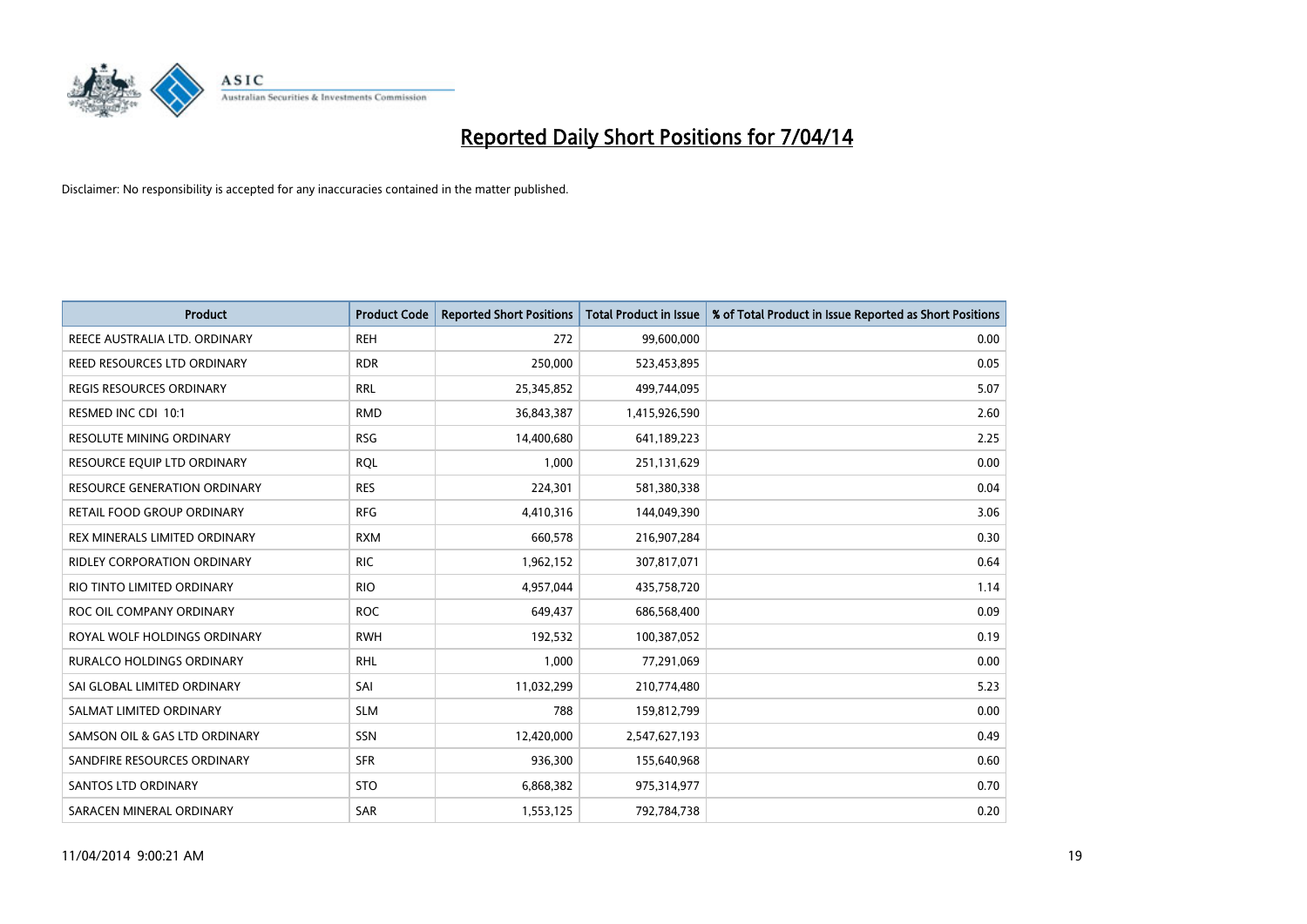

| <b>Product</b>                           | <b>Product Code</b> | <b>Reported Short Positions</b> | <b>Total Product in Issue</b> | % of Total Product in Issue Reported as Short Positions |
|------------------------------------------|---------------------|---------------------------------|-------------------------------|---------------------------------------------------------|
| SCA PROPERTY GROUP STAPLED SECURITIES    | <b>SCP</b>          | 49,824,784                      | 648,628,320                   | 7.68                                                    |
| SEEK LIMITED ORDINARY                    | <b>SEK</b>          | 6,050,191                       | 340,384,875                   | 1.78                                                    |
| SELECT HARVESTS ORDINARY                 | SHV                 | 15,704                          | 57,815,720                    | 0.03                                                    |
| SENEX ENERGY LIMITED ORDINARY            | <b>SXY</b>          | 7,354,837                       | 1,145,058,917                 | 0.64                                                    |
| SERVCORP LIMITED ORDINARY                | SRV                 | 27,374                          | 98,432,275                    | 0.03                                                    |
| SEVEN GROUP HOLDINGS ORDINARY            | <b>SVW</b>          | 112,474                         | 307,356,159                   | 0.04                                                    |
| SEVEN WEST MEDIA LTD ORDINARY            | <b>SWM</b>          | 10,133,845                      | 999,160,872                   | 1.01                                                    |
| SIGMA PHARMACEUTICAL ORDINARY            | <b>SIP</b>          | 9,717,296                       | 1,125,026,719                 | 0.86                                                    |
| SILEX SYSTEMS ORDINARY                   | <b>SLX</b>          | 2,963,423                       | 170,367,734                   | 1.74                                                    |
| SILVER CHEF LIMITED ORDINARY             | SIV                 | 118,445                         | 29,333,629                    | 0.40                                                    |
| SILVER LAKE RESOURCE ORDINARY            | <b>SLR</b>          | 21,052,618                      | 503,233,971                   | 4.18                                                    |
| SIMS METAL MGMT LTD ORDINARY             | SGM                 | 14,848,866                      | 204,468,597                   | 7.26                                                    |
| SINGAPORE TELECOMM. CHESS DEPOSITARY INT | SGT                 | 5,085,597                       | 149,099,508                   | 3.41                                                    |
| SINO GAS ENERGY ORDINARY                 | SEH                 | 1,247,189                       | 1,530,457,040                 | 0.08                                                    |
| SIRIUS RESOURCES NL ORDINARY             | <b>SIR</b>          | 11,239,152                      | 261,980,167                   | 4.29                                                    |
| SIRTEX MEDICAL ORDINARY                  | <b>SRX</b>          | 86,475                          | 56,108,439                    | 0.15                                                    |
| SKILLED GROUP LTD ORDINARY               | <b>SKE</b>          | 2,043,493                       | 235,254,496                   | 0.87                                                    |
| SKY NETWORK ORDINARY                     | <b>SKT</b>          | 180,065                         | 389,139,785                   | 0.05                                                    |
| SKYCITY ENT GRP LTD ORDINARY             | <b>SKC</b>          | 510,027                         | 580,016,676                   | 0.09                                                    |
| <b>SLATER &amp; GORDON ORDINARY</b>      | SGH                 | 4,633,635                       | 203,821,542                   | 2.27                                                    |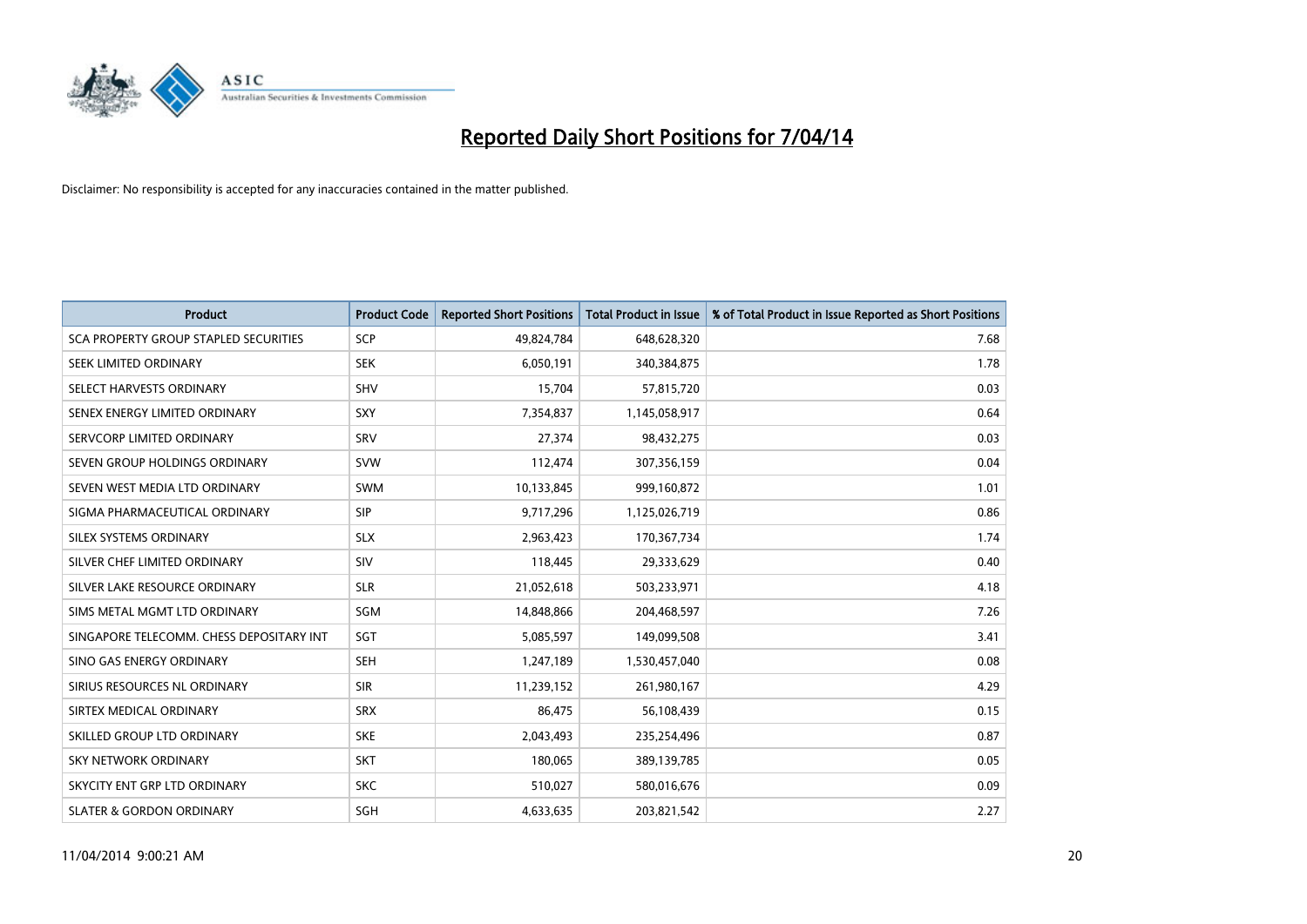

| <b>Product</b>                           | <b>Product Code</b> | <b>Reported Short Positions</b> | <b>Total Product in Issue</b> | % of Total Product in Issue Reported as Short Positions |
|------------------------------------------|---------------------|---------------------------------|-------------------------------|---------------------------------------------------------|
| SMS MANAGEMENT, ORDINARY                 | <b>SMX</b>          | 2,257,010                       | 70,099,763                    | 3.22                                                    |
| SONIC HEALTHCARE ORDINARY                | <b>SHL</b>          | 4,116,966                       | 400,811,556                   | 1.03                                                    |
| SOUL PATTINSON (W.H) ORDINARY            | <b>SOL</b>          | 7,457                           | 239,395,320                   | 0.00                                                    |
| SOUTH BOULDER MINES ORDINARY             | <b>STB</b>          | 1                               | 128,827,826                   | 0.00                                                    |
| SP AUSNET STAPLED SECURITIES             | SPN                 | 78,172,169                      | 3,386,607,080                 | 2.31                                                    |
| SPARK INFRASTRUCTURE STAPLED US PROHIBT. | SKI                 | 45,308,534                      | 1,326,734,264                 | 3.42                                                    |
| SPDR 200 FUND ETF UNITS                  | <b>STW</b>          | 29.088                          | 45,026,368                    | 0.06                                                    |
| SPDR 200 RESOURCES ETF UNITS             | <b>OZR</b>          | 17,288                          | 1,601,962                     | 1.08                                                    |
| SPDR SMALL ORDS ETF UNITS                | SSO                 | 139,578                         | 801,304                       | 17.42                                                   |
| SPECIALTY FASHION ORDINARY               | SFH                 | 50,001                          | 192,236,121                   | 0.03                                                    |
| ST BARBARA LIMITED ORDINARY              | SBM                 | 30,304,452                      | 488,074,077                   | 6.21                                                    |
| STARPHARMA HOLDINGS ORDINARY             | <b>SPL</b>          | 15,137,232                      | 284,664,680                   | 5.32                                                    |
| STEADFAST GROUP LTD ORDINARY             | <b>SDF</b>          | 1,442,100                       | 500,971,408                   | 0.29                                                    |
| STH CRS ELECT ENGNR ORDINARY             | <b>SXE</b>          | 38,450                          | 161,523,130                   | 0.02                                                    |
| STHN CROSS MEDIA ORDINARY                | SXL                 | 16,842,163                      | 705,246,986                   | 2.39                                                    |
| STOCKLAND UNITS/ORD STAPLED              | SGP                 | 10,215,034                      | 2,326,978,560                 | 0.44                                                    |
| STRAITS RES LTD. ORDINARY                | SRQ                 | 28,747                          | 1,217,730,293                 | 0.00                                                    |
| STW COMMUNICATIONS ORDINARY              | <b>SGN</b>          | 1,194,627                       | 403,828,512                   | 0.30                                                    |
| SUNCORP GROUP LTD ORDINARY               | <b>SUN</b>          | 10,138,512                      | 1,286,600,980                 | 0.79                                                    |
| SUNDANCE ENERGY ORDINARY                 | <b>SEA</b>          | 10,159,702                      | 526,911,724                   | 1.93                                                    |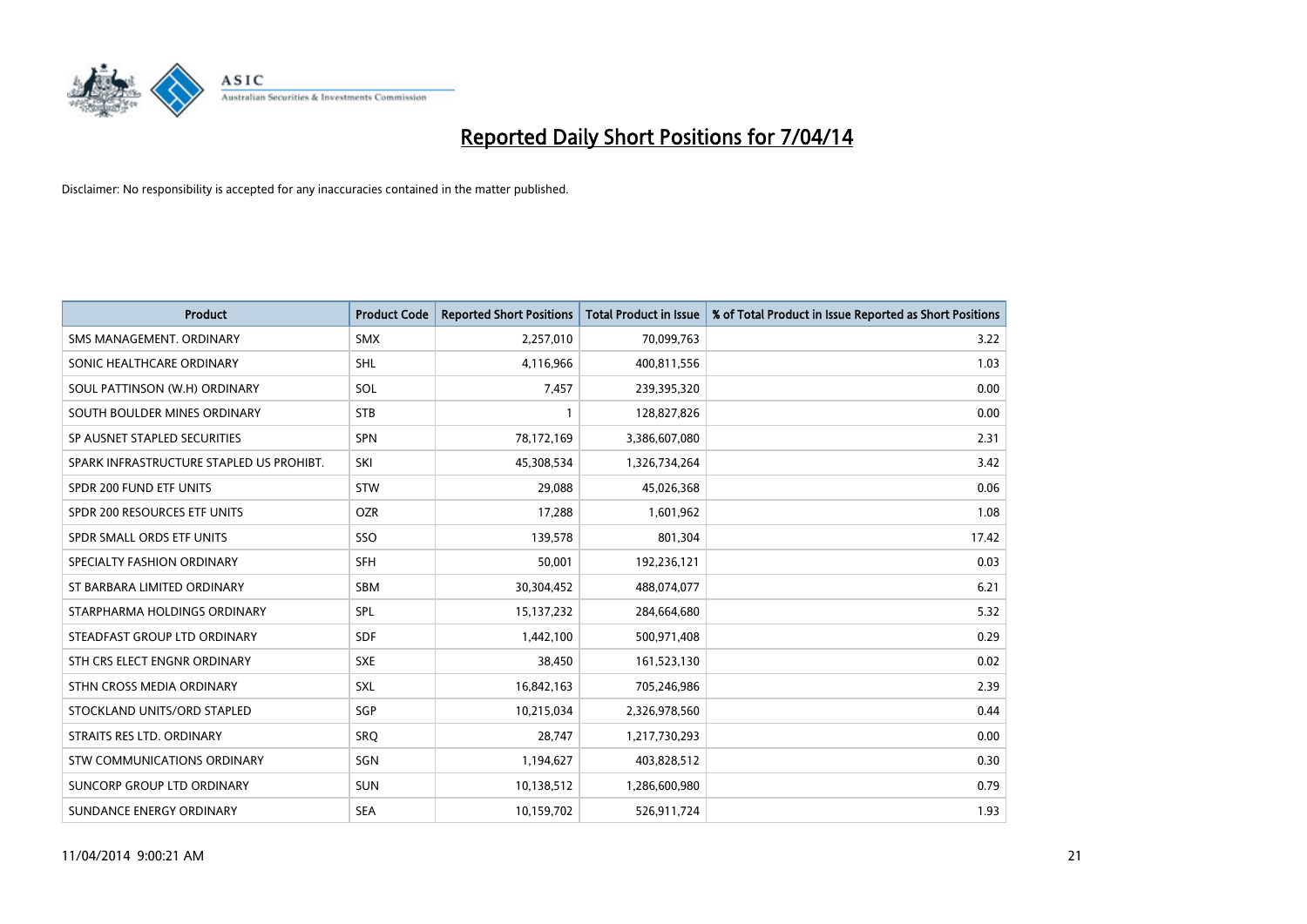

| <b>Product</b>                       | <b>Product Code</b> | <b>Reported Short Positions</b> | <b>Total Product in Issue</b> | % of Total Product in Issue Reported as Short Positions |
|--------------------------------------|---------------------|---------------------------------|-------------------------------|---------------------------------------------------------|
| SUNDANCE RESOURCES ORDINARY          | <b>SDL</b>          | 84,097,621                      | 3,079,369,367                 | 2.73                                                    |
| SUNLAND GROUP LTD ORDINARY           | <b>SDG</b>          | 51,360                          | 181,710,087                   | 0.03                                                    |
| SUPER RET REP LTD ORDINARY           | SUL                 | 3,956,882                       | 196,731,620                   | 2.01                                                    |
| SYD AIRPORT STAPLED US PROHIBIT.     | SYD                 | 15,583,428                      | 2,216,216,041                 | 0.70                                                    |
| SYRAH RESOURCES ORDINARY             | <b>SYR</b>          | 4,763,625                       | 162,475,614                   | 2.93                                                    |
| TABCORP HOLDINGS LTD ORDINARY        | <b>TAH</b>          | 18,132,482                      | 762,954,019                   | 2.38                                                    |
| TANAMI GOLD NL ORDINARY              | <b>TAM</b>          | 1,101                           | 1,175,097,046                 | 0.00                                                    |
| TAP OIL LIMITED ORDINARY             | <b>TAP</b>          | 54,866                          | 242,237,221                   | 0.02                                                    |
| TASSAL GROUP LIMITED ORDINARY        | <b>TGR</b>          | 193,416                         | 146,507,029                   | 0.13                                                    |
| TATTS GROUP LTD ORDINARY             | <b>TTS</b>          | 10,439,831                      | 1,417,117,821                 | 0.74                                                    |
| <b>TECHNOLOGY ONE ORDINARY</b>       | <b>TNE</b>          | 344,668                         | 307,751,455                   | 0.11                                                    |
| TELECOM CORPORATION ORDINARY         | <b>TEL</b>          | 12,364,718                      | 1,824,369,462                 | 0.68                                                    |
| <b>TELSTRA CORPORATION, ORDINARY</b> | <b>TLS</b>          | 9,046,584                       | 12,443,074,357                | 0.07                                                    |
| TEN NETWORK HOLDINGS ORDINARY        | <b>TEN</b>          | 155,458,871                     | 2,630,984,596                 | 5.91                                                    |
| TERANGA GOLD CORP CDI 1:1            | <b>TGZ</b>          | 207,043                         | 102,477,388                   | 0.20                                                    |
| TFS CORPORATION LTD ORDINARY         | <b>TFC</b>          | 673,677                         | 282,157,408                   | 0.24                                                    |
| THE REJECT SHOP ORDINARY             | <b>TRS</b>          | 2,032,063                       | 28,826,248                    | 7.05                                                    |
| TIGER RESOURCES ORDINARY             | <b>TGS</b>          | 233,269                         | 803,311,695                   | 0.03                                                    |
| TITAN ENERGY SERVICE ORDINARY        | <b>TTN</b>          | 3,255                           | 49,021,963                    | 0.01                                                    |
| TOLL HOLDINGS LTD ORDINARY           | <b>TOL</b>          | 33,095,792                      | 717,133,875                   | 4.62                                                    |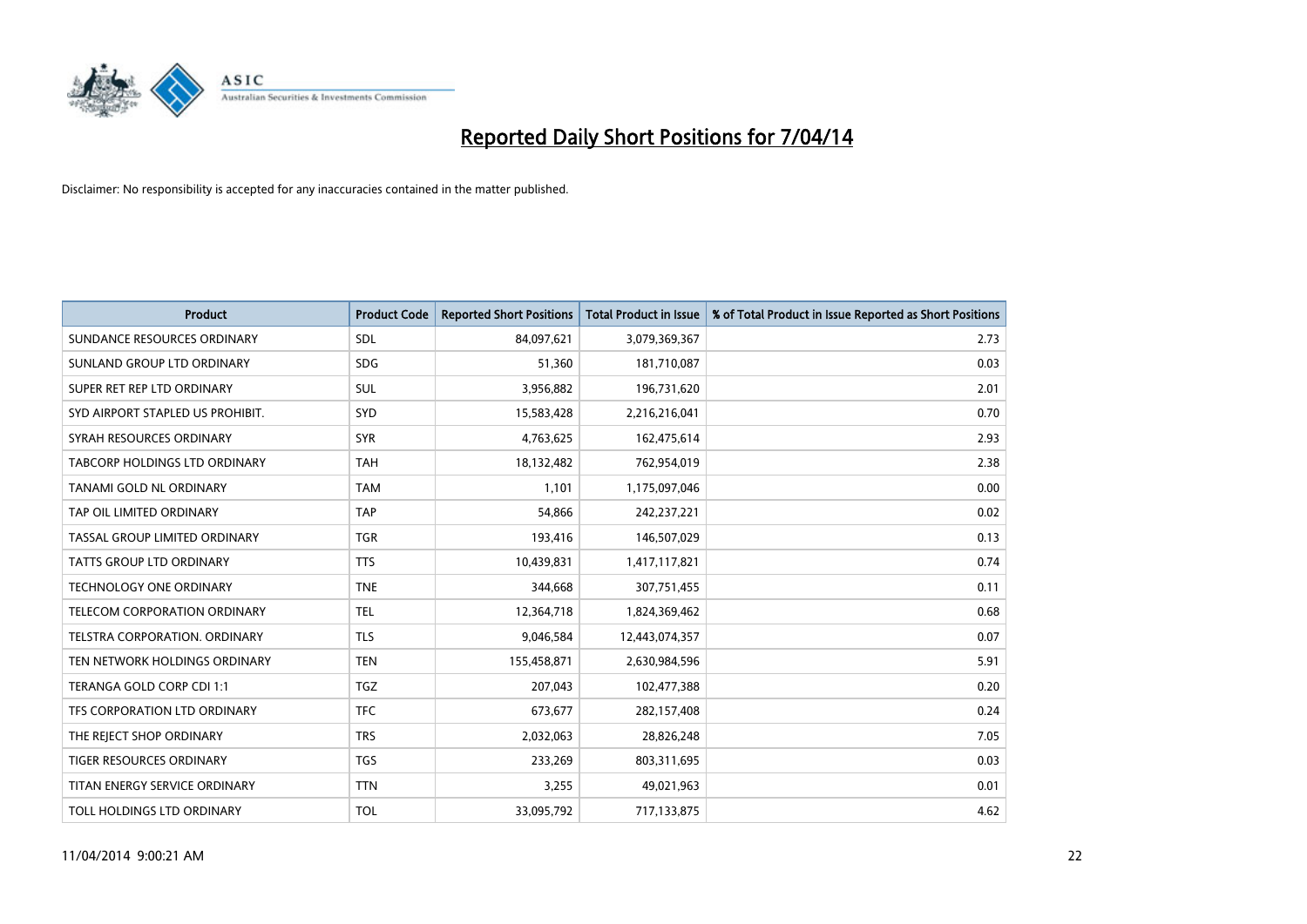

| <b>Product</b>                        | <b>Product Code</b> | <b>Reported Short Positions</b> | <b>Total Product in Issue</b> | % of Total Product in Issue Reported as Short Positions |
|---------------------------------------|---------------------|---------------------------------|-------------------------------|---------------------------------------------------------|
| TOX FREE SOLUTIONS ORDINARY           | <b>TOX</b>          | 2,389,382                       | 133,252,359                   | 1.79                                                    |
| TPG TELECOM LIMITED ORDINARY          | <b>TPM</b>          | 3,061,828                       | 793,808,141                   | 0.39                                                    |
| <b>TRADE ME GROUP ORDINARY</b>        | <b>TME</b>          | 1,802,854                       | 396,548,005                   | 0.45                                                    |
| TRANSFIELD SERVICES ORDINARY          | <b>TSE</b>          | 38,058,417                      | 512,457,716                   | 7.43                                                    |
| TRANSPACIFIC INDUST, ORDINARY         | <b>TPI</b>          | 14,714,442                      | 1,578,786,704                 | 0.93                                                    |
| TRANSURBAN GROUP TRIPLE STAPLED SEC.  | <b>TCL</b>          | 7,669,735                       | 1,491,855,200                 | 0.51                                                    |
| <b>TREASURY GROUP ORDINARY</b>        | <b>TRG</b>          | 13,685                          | 23,070,755                    | 0.06                                                    |
| TREASURY WINE ESTATE ORDINARY         | <b>TWE</b>          | 57,910,722                      | 647,227,144                   | 8.95                                                    |
| TROY RESOURCES LTD ORDINARY           | <b>TRY</b>          | 3,690,299                       | 195,034,997                   | 1.89                                                    |
| TWENTY-FIRST FOX INC A NON-VOTING CDI | <b>FOXLV</b>        | 360,681                         | 14,847,213                    | 2.43                                                    |
| TWENTY-FIRST FOX INC B VOTING CDI     | <b>FOX</b>          | 1,549,592                       | 152,398,484                   | 1.02                                                    |
| UGL LIMITED ORDINARY                  | UGL                 | 23,608,140                      | 166,511,240                   | 14.18                                                   |
| UNILIFE CORPORATION CDI 6:1           | <b>UNS</b>          | 119,999                         | 266,792,322                   | 0.04                                                    |
| UXC LIMITED ORDINARY                  | <b>UXC</b>          | 3,058,985                       | 321,271,353                   | 0.95                                                    |
| <b>VEDA GROUP LTD ORDINARY</b>        | <b>VED</b>          | 6,606,255                       | 842,055,406                   | 0.78                                                    |
| VILLAGE ROADSHOW LTD ORDINARY         | <b>VRL</b>          | 1,454,137                       | 159,498,988                   | 0.91                                                    |
| VIRGIN AUS HLDG LTD ORDINARY          | VAH                 | 58,339,662                      | 3,514,825,734                 | 1.66                                                    |
| <b>VIRTUS HEALTH LTD ORDINARY</b>     | <b>VRT</b>          | 3,337,385                       | 79,722,678                    | 4.19                                                    |
| VISION EYE INSTITUTE ORDINARY         | <b>VEI</b>          | 199,814                         | 160,759,740                   | 0.12                                                    |
| <b>VOCATION LTD ORDINARY</b>          | <b>VET</b>          | 11,465,929                      | 200,000,000                   | 5.73                                                    |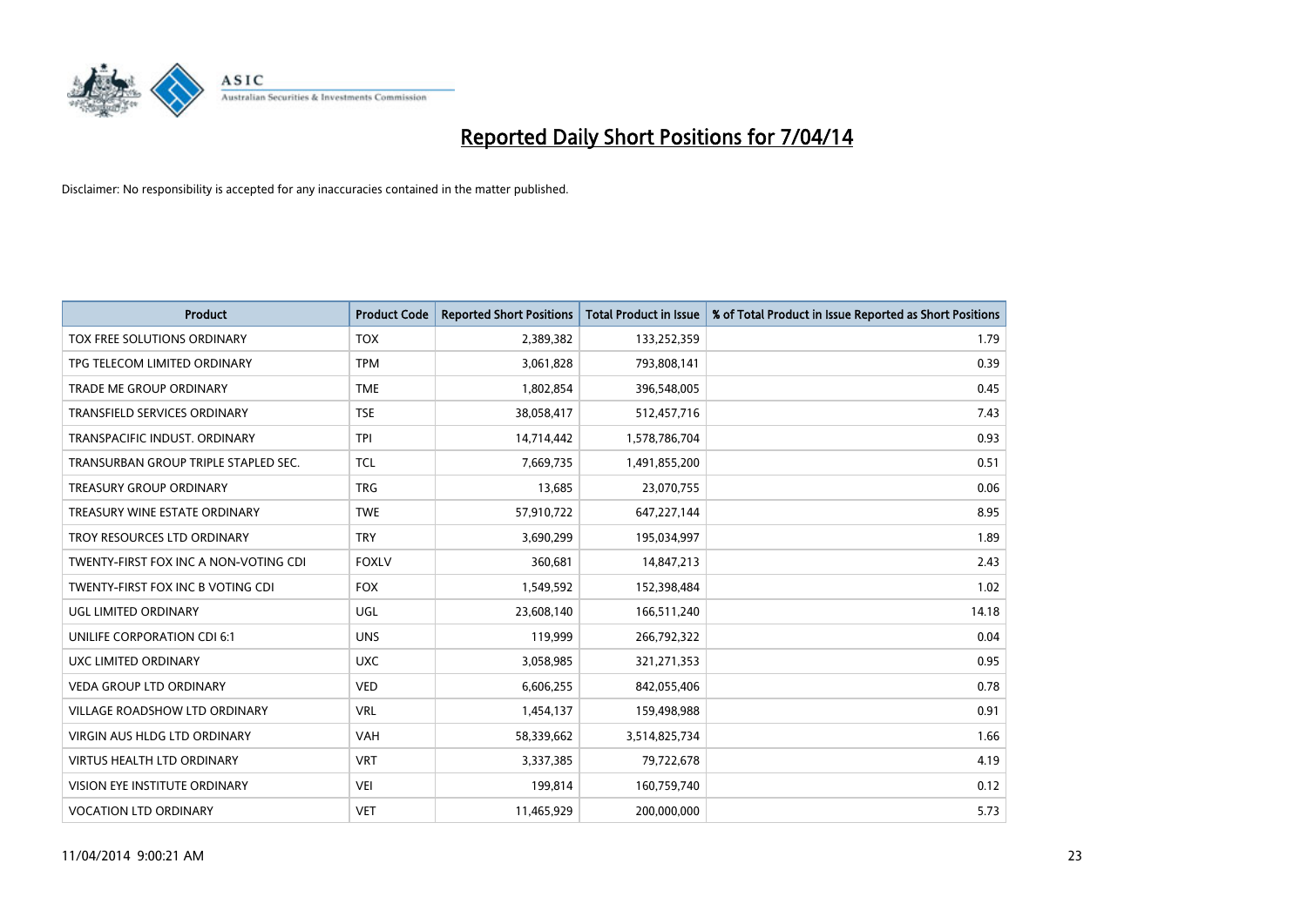

| <b>Product</b>                       | <b>Product Code</b> | <b>Reported Short Positions</b> | <b>Total Product in Issue</b> | % of Total Product in Issue Reported as Short Positions |
|--------------------------------------|---------------------|---------------------------------|-------------------------------|---------------------------------------------------------|
| <b>VOCUS COMMS LTD ORDINARY</b>      | <b>VOC</b>          | 460,491                         | 92,804,500                    | 0.50                                                    |
| <b>WATPAC LIMITED ORDINARY</b>       | <b>WTP</b>          | 4,422                           | 186,489,922                   | 0.00                                                    |
| WEBJET LIMITED ORDINARY              | <b>WEB</b>          | 2,231,590                       | 79,397,959                    | 2.81                                                    |
| <b>WESFARMERS LIMITED ORDINARY</b>   | <b>WES</b>          | 5,870,905                       | 1,143,274,951                 | 0.51                                                    |
| WESTERN AREAS LTD ORDINARY           | <b>WSA</b>          | 20, 161, 059                    | 232,310,014                   | 8.68                                                    |
| WESTERN DESERT RES. ORDINARY         | <b>WDR</b>          | 7,376,832                       | 500,040,257                   | 1.48                                                    |
| WESTFIELD GROUP ORD/UNIT STAPLED SEC | <b>WDC</b>          | 4,912,676                       | 2,113,501,814                 | 0.23                                                    |
| WESTFIELD RETAIL TST UNIT STAPLED    | <b>WRT</b>          | 16,814,220                      | 2,979,214,029                 | 0.56                                                    |
| <b>WESTPAC BANKING CORP ORDINARY</b> | <b>WBC</b>          | 21,236,199                      | 3,109,048,309                 | 0.68                                                    |
| <b>WESTSIDE CORPORATION ORDINARY</b> | <b>WCL</b>          | 5,269                           | 443,925,821                   | 0.00                                                    |
| WHITE ENERGY COMPANY ORDINARY        | <b>WEC</b>          | 1,649,423                       | 322,974,494                   | 0.51                                                    |
| WHITEHAVEN COAL ORDINARY             | <b>WHC</b>          | 68,198,042                      | 1,025,692,710                 | 6.65                                                    |
| WIDE BAY AUST LTD ORDINARY           | <b>WBB</b>          | 451                             | 36,238,600                    | 0.00                                                    |
| WINDIMURRA VANADIUM ORDINARY         | <b>WVL</b>          | 20,461                          | 19,284,366                    | 0.11                                                    |
| WOODSIDE PETROLEUM ORDINARY          | <b>WPL</b>          | 5,786,395                       | 823,910,657                   | 0.70                                                    |
| WOOLWORTHS LIMITED ORDINARY          | <b>WOW</b>          | 9,113,723                       | 1,254,682,014                 | 0.73                                                    |
| <b>WORLEYPARSONS LTD ORDINARY</b>    | <b>WOR</b>          | 2,860,291                       | 243,480,720                   | 1.17                                                    |
| WOTIF.COM HOLDINGS ORDINARY          | <b>WTF</b>          | 9,370,753                       | 211,736,244                   | 4.43                                                    |
| YANCOAL AUST LTD ORDINARY            | YAL                 | 368                             | 994,216,659                   | 0.00                                                    |
| YOWIE GROUP ORDINARY                 | <b>YOW</b>          | 71,320                          | 93,344,870                    | 0.08                                                    |